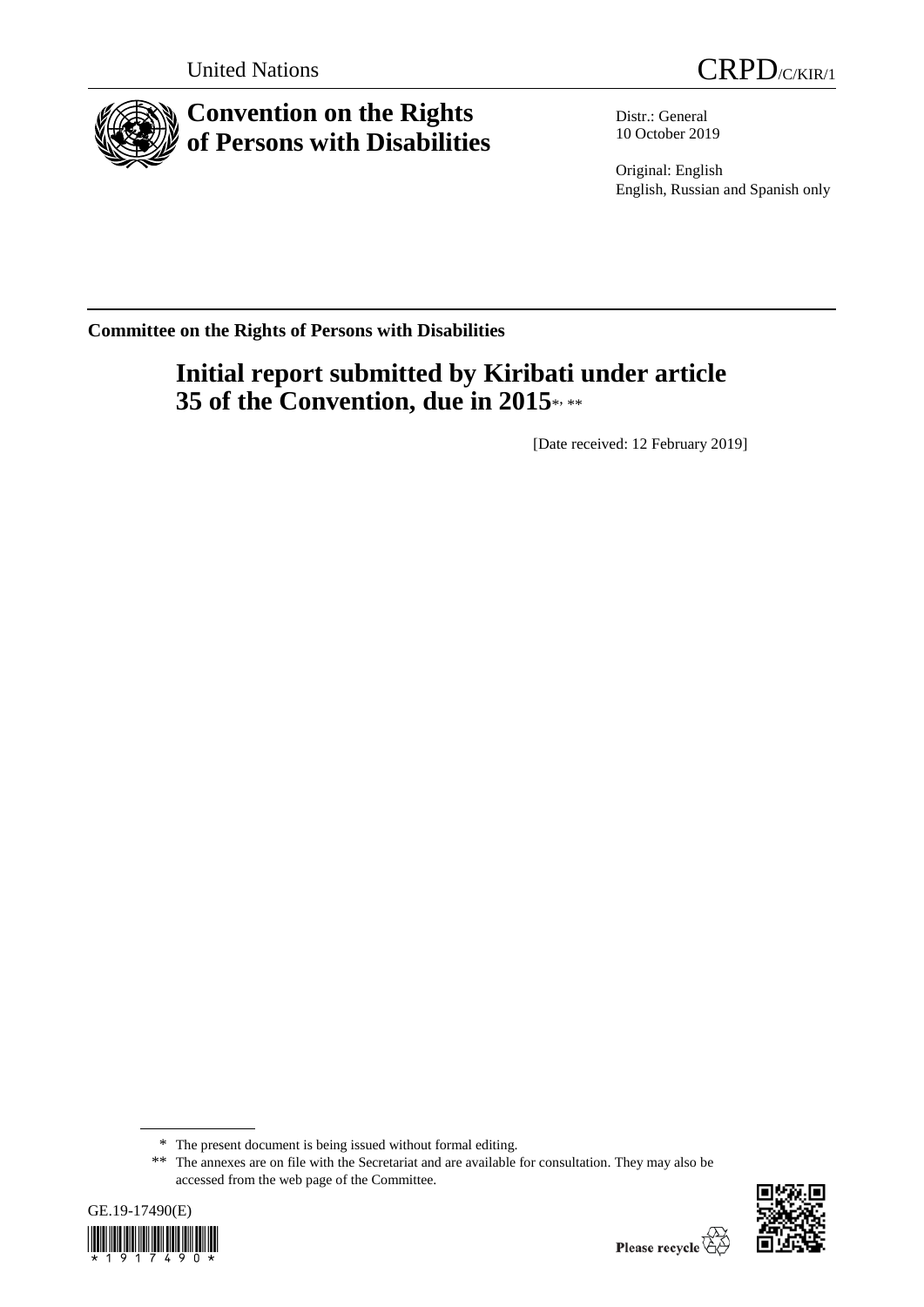## **Abbreviations**

| <b>ASWO</b>   | Social Welfare Officers<br>Administrative<br>(employed<br>by<br>MWYSSA)              |
|---------------|--------------------------------------------------------------------------------------|
| <b>AMAK</b>   | Aia Maea Ainen Kiribati (women's organisation peak body)                             |
| <b>AVI</b>    | Australian Volunteers in International Development                                   |
| <b>DFAT</b>   | Australian Government - Department of Foreign Affairs and<br>Trade                   |
| <b>CEDAW</b>  | Convention on the Elimination of all forms of Discrimination<br><b>Against Women</b> |
| <b>CRC</b>    | Convention on the Rights of the Child                                                |
| <b>CRO</b>    | Civil Registration Office                                                            |
| <b>CRPD</b>   | Convention on the Rights of Persons with Disabilities                                |
| <b>DIU</b>    | Disability Inclusive Unit                                                            |
| <b>DPO</b>    | Disabled People's Organisation                                                       |
| <b>EGBV</b>   | Elimination of Gender Based Violence                                                 |
| <b>EIRC</b>   | <b>Employment and Industrial Relations Code</b>                                      |
| GoK           | Government of Kiribati                                                               |
| <b>ICT</b>    | Information, Communication and Technology                                            |
| <b>ILO</b>    | International Labour Organisation                                                    |
| <b>JSS</b>    | Junior Secondary School                                                              |
| <b>KAP</b>    | Kiribati Adaptation Program                                                          |
| <b>KDP</b>    | Kiribati Development Plan                                                            |
| <b>KEF</b>    | Kiribati Education Facility                                                          |
| <b>KEIP</b>   | Kiribati Education Improvement Program                                               |
| <b>KIEP</b>   | Kiribati Integrated Environment Policy                                               |
| <b>KIT</b>    | Kiribati Institute of Technology                                                     |
| <b>KNMHP</b>  | Kiribati National Mental Health Policy 2016-2019                                     |
| <b>KJIP</b>   | Kiribati Joint Implementation Plan                                                   |
| <b>KNCPWD</b> | Kiribati National Council for Persons with Disabilities                              |
| <b>KNBC</b>   | Kiribati National Building Code 2015                                                 |
| <b>KNDP</b>   | Kiribati National Disability Policy                                                  |
| <b>KNOC</b>   | Kiribati National Olympic Committee                                                  |
| <b>KSCCSN</b> | Kiribati School and Centre for Children with Special Needs                           |
| <b>KTC</b>    | Kiribati Teachers College                                                            |
| <b>KPA</b>    | Key Performance Area                                                                 |
| MDG           | Millennium Development Goal                                                          |
| <b>MEHR</b>   | Ministry of Employment and Human Resources                                           |
| <b>MISE</b>   | Ministry of Infrastructure and Sustainable Energy                                    |
| MoE           | Ministry of Education                                                                |
| MoJ           | Ministry of Justice                                                                  |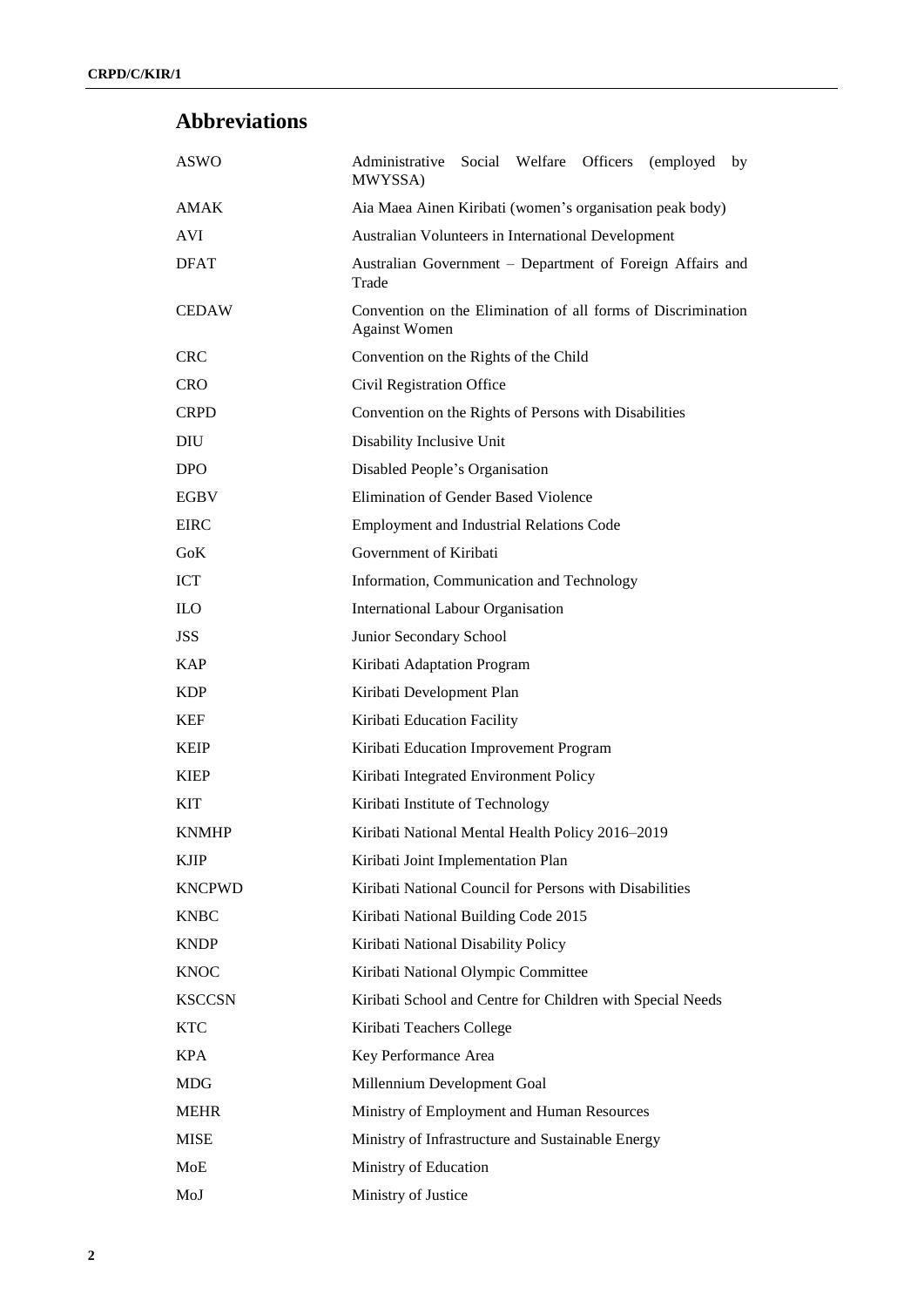| <b>MHMS</b>    | Ministry of Health and Medical Services                                               |
|----------------|---------------------------------------------------------------------------------------|
| <b>MOU</b>     | Memorandum of Understanding                                                           |
| <b>MPWU</b>    | Ministry of Public Works and Utilities                                                |
| <b>MWYSSA</b>  | Ministry of Women, Youth, Sport and Social Affairs                                    |
| <b>NCD</b>     | Non Communicable Disease                                                              |
| <b>NGO</b>     | Non-Government<br>Organisation<br>community<br>based<br><sub>or</sub><br>organisation |
| <b>PA</b>      | Priority Action                                                                       |
| <b>PDF</b>     | Pacific Disability Forum                                                              |
| <b>SPCRRRT</b> | South Pacific Community Regional Rights Resource Team                                 |
| <b>TRS</b>     | <b>Tungaru Rehabilitation Service</b>                                                 |
| <b>TTM</b>     | Te Toa Matoa                                                                          |
| <b>WGSS</b>    | <b>Washington Group Short Survey</b>                                                  |
| <b>WHO</b>     | World Health Organisation                                                             |
| <b>WRU</b>     | <b>Work Relations Unit</b>                                                            |
| UN FPA         | <b>United Nations Family Population Report</b>                                        |
| <b>UNICEF</b>  | United Nations Children's Fund                                                        |
| <b>UNOHCHR</b> | United Nations Office for the High Commission for Human<br>Rights                     |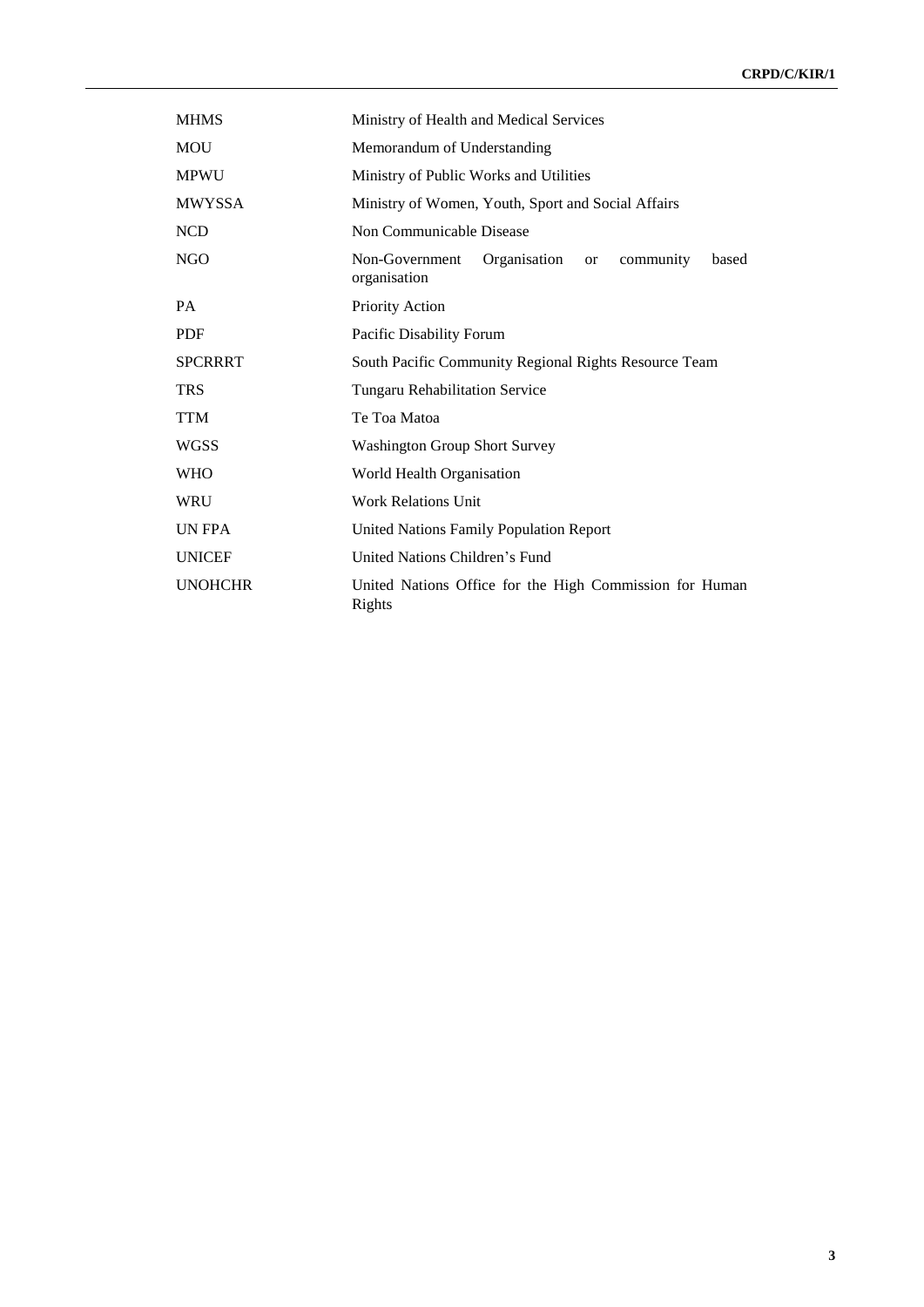## **I. Executive Summary**

1. The Government of the Republic of Kiribati (GoK) acknowledges that its citizens with disabilities have long experienced widespread discrimination and barriers to meaningful economic, social, educational and spiritual participation. Historically government laws, policies, budgets and practices have not proactively addressed these inequalities or the fundamental human rights and basic needs of I-Kiribati with disabilities. Currently, there are progressive measures undertaken by the GoK to address these inequalities through laws, policies, and budgets.

2. Budget specifically for disability development activities are typically co-funded by the GoK and development partners. The budget allocations vary year by year depending on the assessed development activities needed by community. In 2018, the total identified GoK budget for disability development activities was 0.007% (\$151,575.00) of the national budget (\$195,690,354.00). This does not include funding for the estimated six civil servants working in disability programs.

3. In 2013 the GoK committed to tackle the deep attitudinal, societal, structural and institutional reforms required to implement disability inclusive development and improve the life opportunities of citizens with disabilities by ratifying the United Nations Convention on the Rights of Persons with Disabilities (UN CRPD).

4. The CRPD provided a unifying framework for the legislative and policy development that over the last ten years has begun to address the systemic discrimination faced by people with disabilities. Reform has been reflected in the Employment Ordinance (2008), Education Bill (2013), Kiribati Building Code (2015), the Education Act (2013), the Inclusive Education Policy (2015), Kiribati Development Plan 2015–2016 and 2016– 2019, and the Employment and Industrial Relations Code (2016).

5. In addition the GoK will release its first strategic disability response – the Kiribati National Disability Policy and Action Plan 2018–2021 (KNDP) in 2018. The policy was driven by people with disabilities working with government, donor partners and community organisations and provides an overarching vehicle to coordinate, drive, monitor and report on the progress of initiatives nationally progressing the rights of people with disabilities.

6. This initial report to the UN objectively records the formative progress being made against a number of CRPD articles. It also outlines the areas in which, due to resourcing limitations, progress has been problematic or protracted as well as the areas which have not yet been subject to formal consideration.

## **II. Introduction**

7. The GoK is pleased to submit this Initial Report to the UN Committee on the CRPD. The GoK affirmed its commitment to its citizens with disabilities when it ratified the CRPD on 27 September 2013 without reservation. In this act, Kiribati formally recognised all people with disabilities as valued citizens with equal citizenship rights and committed to progress the work needed to make those rights a reality.

8. This report reflects the progress made across government ministries and many community organisations. It is presented by the GoK with the understanding that a great deal of work is still required to achieve our commitment that Kiribati become an inclusive, barrier-free and rights based society where people with disabilities are empowered, recognised and counted, where they have equal opportunities, meaningful participation and full enjoyment of their human rights.

### **Engagement of people with disabilities in the development of this report**

9. Work to develop the first national strategic disability policy commenced in 2007. To a significant extent that work was initiated by the advocacy of people with disabilities under the auspice of Disabled Peoples Organisation Te Toa Matoa (TTM). Since that time,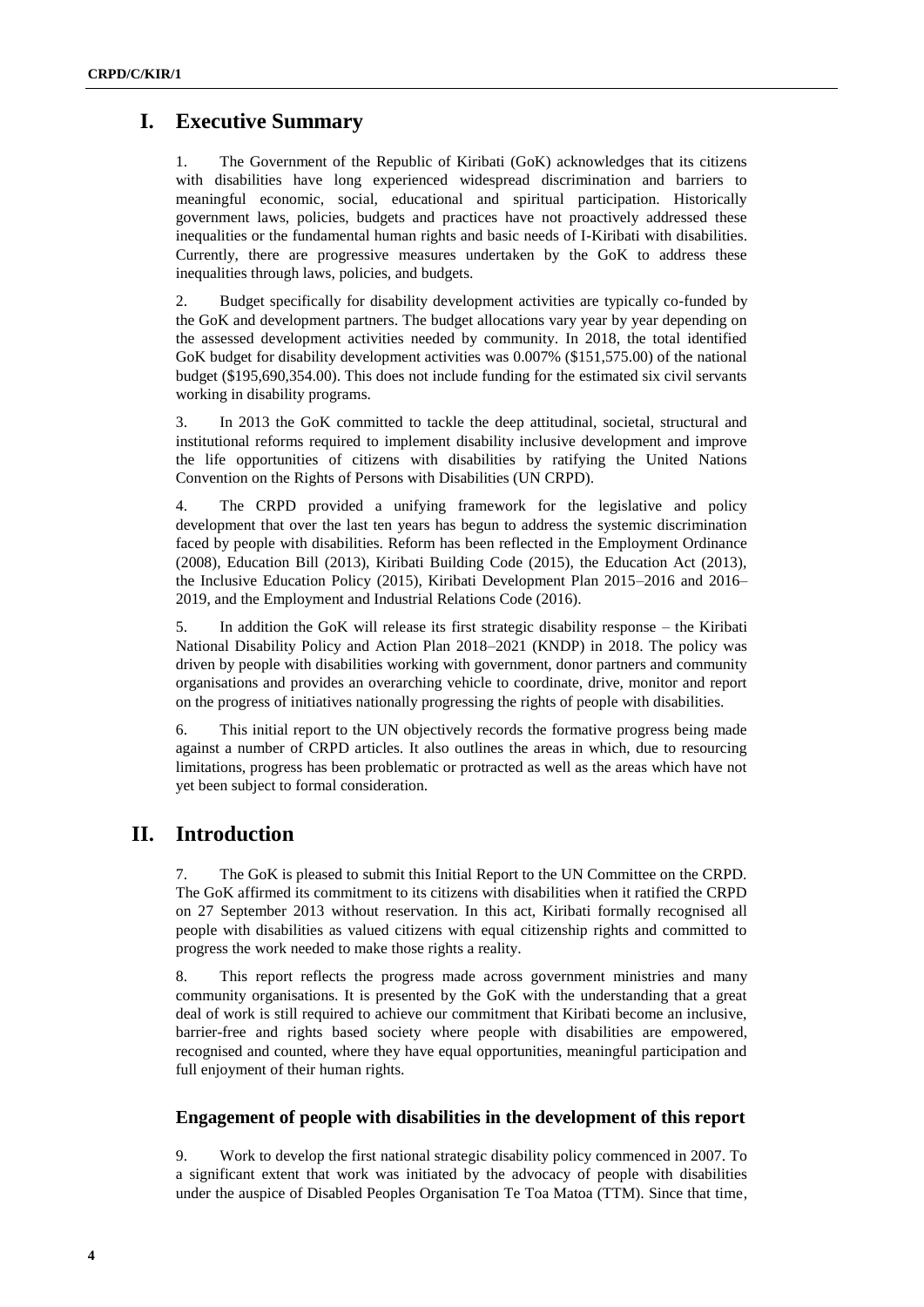people with disabilities, with representatives from government ministries and within the community sector, have drawn attention to the need to enhance the quality of life of our citizens with disabilities. That engagement and its learnings are reflected in the content of this report. A final consultation open to community and government stakeholders was held in February 2018. This consultation included an information workshop and a two-week period for stakeholders to review and make submissions to the draft report.

10. Individual consultations have been held with each GoK ministry with CRPD commitments and reporting obligations throughout 2017. Since ratification of the CRPD TTM has held approximately 10 CRPD awareness raising workshops across South Tarawa and outer islands. GoK has provided in kind assistance through the DIU to TTM while specific awareness raising project funds have been provided by donor partners.

#### **Other ratified international conventions which include the rights of people with disabilities**

- 11. The GoK has ratified the following international human rights conventions:
	- Convention of the Rights of the Child (CRC) ratified in 1995.
	- Convention of Elimination of all forms of Discrimination Against Women (CEDAW) ratified in 2004.

### **The Kiribati context**

12. People with disabilities have long been excluded from mainstream life in Kiribati experiencing widespread misunderstanding and discrimination and many barriers to participate in, and access the opportunities their fellow I-Kiribati enjoy<sup>1,2</sup>. Their rights and needs have largely been ignored in the laws, policies, budgets and practices of government and community. The distances and community isolation of a small population dispersed over 23 islands through 3.5 million kilometres of sea, make consultation, engagement and reform uniquely challenging.

13. Since 2015, the Disability Inclusive Unit (DIU) in the Ministry of Women, Youth, Sport and Social Affairs (MWYSSA), which has responsibility to progress Kiribati's broad ranging commitments to citizens with disability, has had one employee. This post was established with funding from the Australian Government's Department of Foreign Affairs and Trade (DFAT) in 2015 though is included in the Kiribati national budget from 2018. Two additional posts to support the work of the DIU are scheduled for funding under the national budget from 2019. The unit was supported in 2017/18 with policy and program assistance through one position provided by the Australian Government's Australian Volunteers in International Development (AVI) program.

14. The Kiribati 2015 National Population and Housing Census estimated the number of people with disability to be 12,765 or 11.5% of the national population. Of the national population aged over five years, 3.1% were identified to have significant impact related to disability. Of those 1541 were female and 1404 were male; and 289 were aged between five and 17 years. People with disabilities are marginally more likely to live on an outer island and rural environment than in South Tarawa/urban (53%/46%) (Appendix Table 1).

15. Poverty mixed with disability in the challenging Kiribati environment make living conditions particularly hard for people with disabilities and their families<sup>3</sup>. Women and children with disabilities and those living on the outer islands experience additional forms

<sup>&</sup>lt;sup>1</sup> Spratt, J. (2013). A Deeper Silence: The Unheard Experiences of Women with Disabilities – Sexual and Reproductive Health and Violence against Women in Kiribati, Solomon Islands and Tonga. Suva: UNFPA.

<sup>&</sup>lt;sup>2</sup> World Bank/World Health Organization, 2011, World Report on Disability [http://www.who.int/disabilities/world\\_report/2011/en/index.html](http://www.who.int/disabilities/world_report/2011/en/index.html) (p.11).

<sup>3</sup> UNICEF, 2010, Pacific children with disabilities, [http://www.unicef.org/pacificislands/Children\\_with\\_disabilities\\_final\\_report.pdf.](http://www.unicef.org/pacificislands/Children_with_disabilities_final_report.pdf)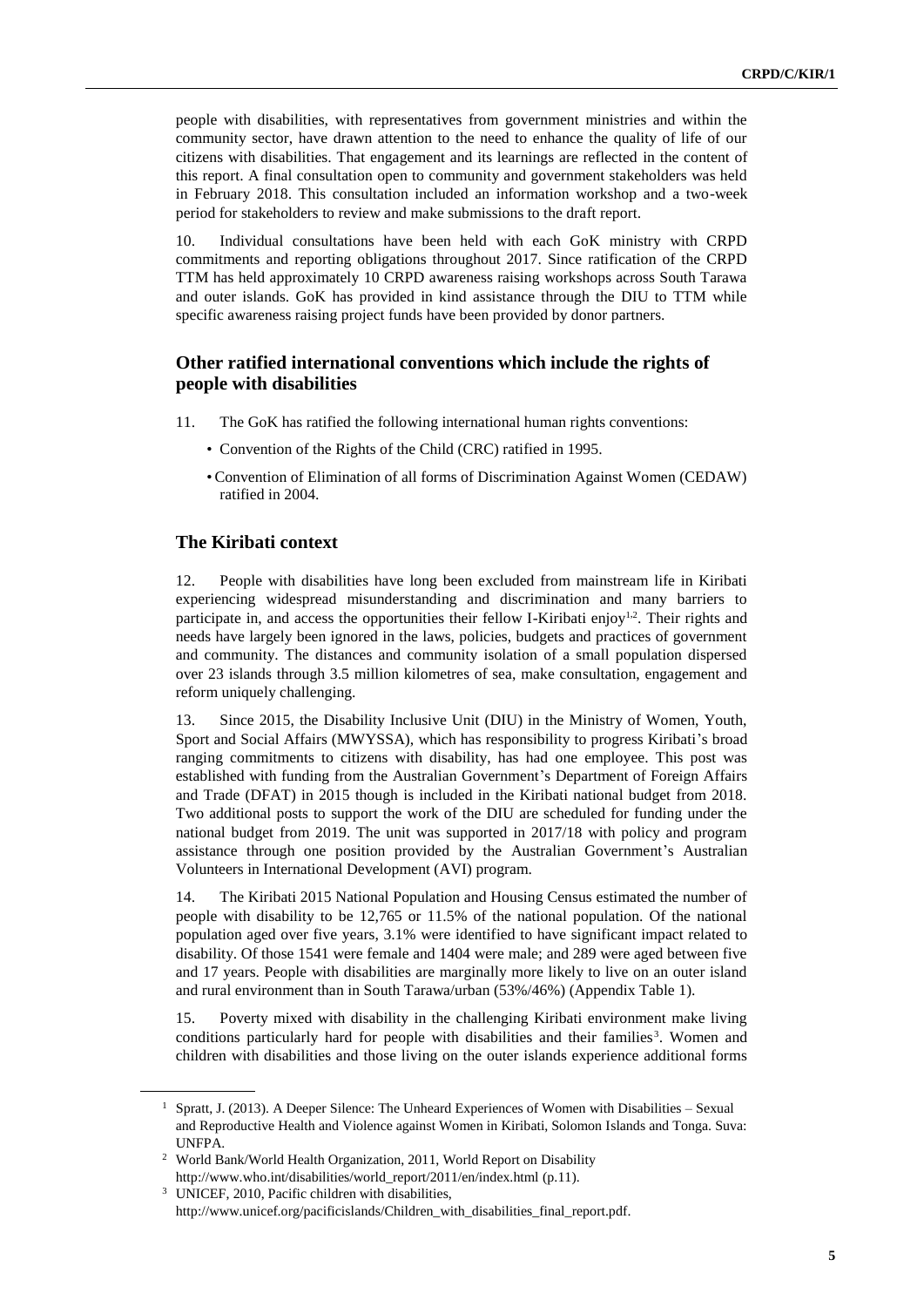of exclusion and discrimination making their experience of poverty harder still.<sup>4</sup> Data from the census was analysed and a Disability Monograph produced by the National Statistics Office (NSO) in 2018. The Disability Monograph substantiated the impact of this disadvantage and noted (page xi):

- People with disabilities are more likely to live in households at risk of poor access to improved water and sanitation facilities;
- Only one in six people with disabilities has had access to education;
- Females with disabilities are the population group least likely to have literacy skills at 48% compared with 62% males with disabilities and 75% and 76% for males and females without disabilities respectively;
- Approximately one in five people with disabilities are not able to work at all and only one in three is economically active, the majority of those being self-employed;
- One in ten people with disabilities are involved in sporting activity compared to one in three people without disabilities.

16. The KNDP provides the framework to guide the work of all stakeholders to bring about the deep attitudinal, societal, structural and institutional changes required to effect disability inclusive development and implement the CRPD throughout Kiribati. The KNDP outlines 11 priority areas for action these are:

- Ensure all Kiribati legislation complies with and supports the intent of the CRPD;
- Strengthen and support TTM and its affiliated member organisations;
- Improve collection, collation, analysis and use of data in disability related service, program and policy development;
- Make all Kiribati resources available to all community members through improved accessibility to the physical spaces and provision of accessible information;
- Increase community awareness about disability and build individual and systemic advocacy;
- Improve access to quality education and vocational training programs;
- Increase access to employment and income generating activities;
- Develop social protection and poverty alleviation strategies for eligible people with disabilities without income;
- Improve access to quality health care, rehabilitation services and assistive technologies;
- Address the particular disadvantage experienced by women and girls with disabilities;
- Promote disability inclusive development as the shared responsibility of every government and non-government sector.

#### **Preparation of this report**

17. This report has been prepared in accordance with the UN CRPD Committee's Guidelines on treaty-specific documents to be submitted by states parties under article 35, paragraph one of the CRPD and the Harmonised Guidelines on reporting under the international human rights treaties, including guidelines on a common core document and treaty specific targeted documents. This document should be read with the common core document.

<sup>4</sup> UNICEF, 2010, Pacific children with disabilities, http://www.unicef.org/pacificislands/Children\_with\_disabilities\_final\_report.pdf.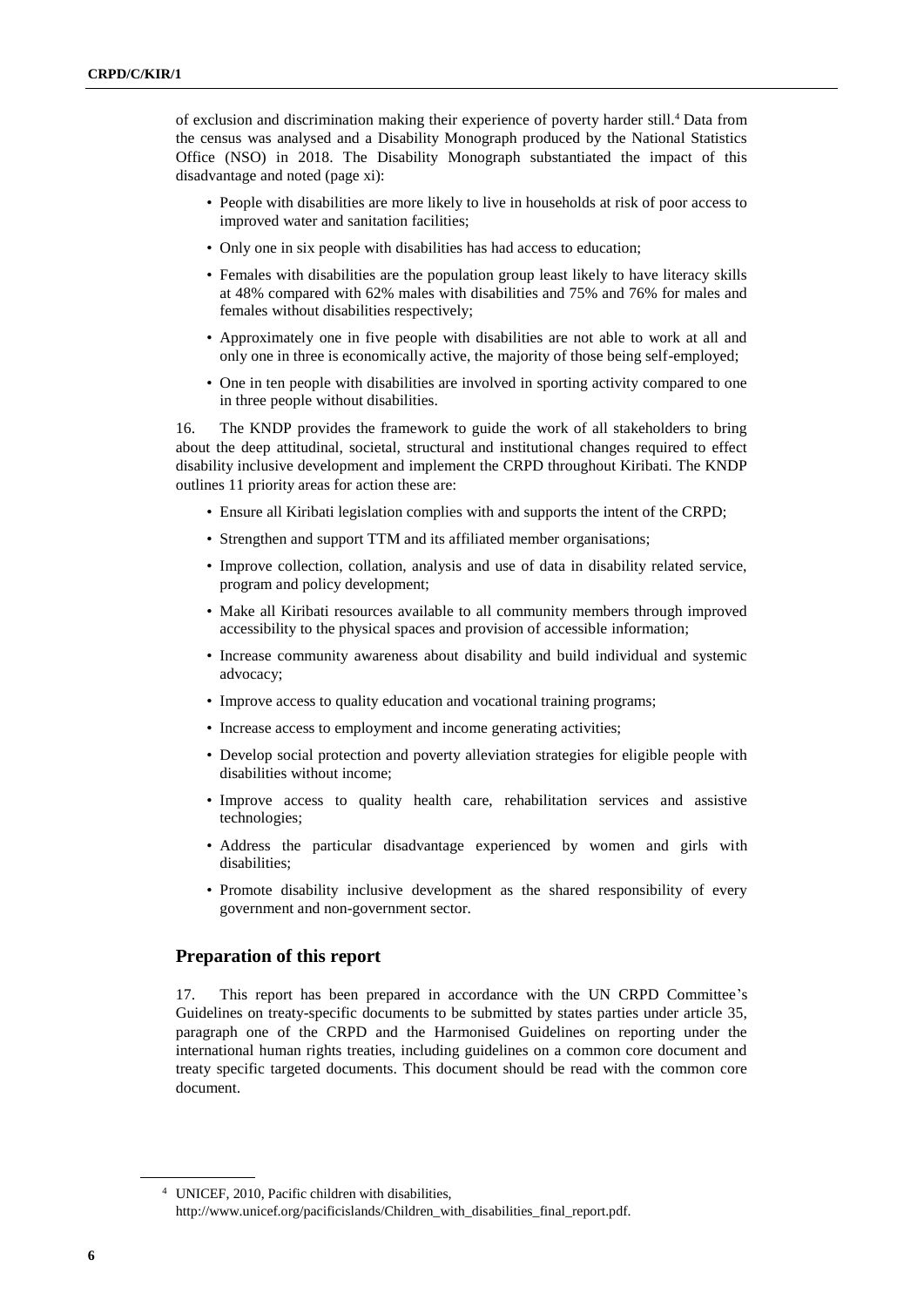#### **Status of the Optional Protocol**

18. Kiribati has not yet ratified the Optional Protocol to the CRPD.

## **III. General provisions of the Convention – Articles 1 to 4**

19. For the purposes of the KNDP the term disability is understood to be ever evolving internationally and locally. Consistent with the CRPD, when using the word disability, the GoK promotes its intention to mean people who have long-term physical, mental, intellectual or sensory impairments, which in interaction with various barriers may hinder their full and effective participation in society on an equal basis with others. Within this definition are included girls, boys, women and men of all ages with disabilities, including people with psychosocial disabilities, and those living in rural, urban and island areas of Kiribati.

20. The development of a shared community understanding of what is meant by disability, its diversity and complexity, are in early stages. Similarly, while data on the prevalence of disability has been collected since 1998 the ways in which disability has been defined for data collection purposes has not been consistent. Inconsistencies in definitions, categorisation, data collection methods and quality, difficulty finding people with disabilities, lack of responses from citizens living on the outer islands and the high cost of collecting data from there; and lack of coordination of the collected data have made it difficult to produce reliable and comparable findings<sup>5, 6, 7</sup>. Ministries and community stakeholders agree on the need to collect better and more current data to ensure policy, planning, resourcing and service delivery are accessible to people with disabilities.

21. KNDP Priority Actions (PA) 3, 6 and 9 seek to improve our capacity to capture and interpret accurate and meaningful data about the number of people with disabilities and their met and unmet needs. This includes the requirement that all major disability data collections can be disaggregated by gender and age. Better access to comparative data will over time enable our progress towards the equal realisation of the rights to be measured and assessed and compared against international performance.

22. The definition of discrimination in the Kiribati Constitution does not specifically refer to disability, sex or gender. Modelled on the Universal Declaration of Human Rights, the Constitution guarantees to protect certain fundamental rights and freedoms of all I-Kiribati and provides the legal framework for the establishment of public officers, the judiciary, citizenship, suffrage and finance. All citizens, including those with disabilities, are intended to be protected from being treated in a discriminatory manner under law or by any public official. However, there is as yet no specific disability legislation to protect the rights and needs of people with disabilities.

23. Consistent with the UN CRPD definition, reasonable accommodation is described by GoK, for example in the KNDP, to mean to make needed appropriate changes to a place or activity to enable people with disability to be included, and those accommodations need to be fair to the provider as well as the person with disability. Under the KNDP (PA5) work is required to occur by 2021 to build understanding about the concept of reasonable adjustment throughout government, private and community sectors.

## **IV. Specific Provisions**

24. The GoK understands the promotion, realisation and protection of human rights for all citizens with disabilities requires long-term investment and effort; over the last decade

<sup>5</sup> WHO (2013), Disability definition and concepts, presentation delivered at the Pacific Islands Forum Secretariat 'Regional Disability Inclusive Budgeting and Disability Statistics Workshop', 12–15 November 2013.

<sup>6</sup> MWYSSA, 2013, Government Disability Briefing, Kiribati.

<sup>7</sup> Kiribati National Disability Survey Advisory Committee, Inclusion International, Asia Pacific Region & NZAID Regional Health Program (2005), Kiribati National Disability Survey Report.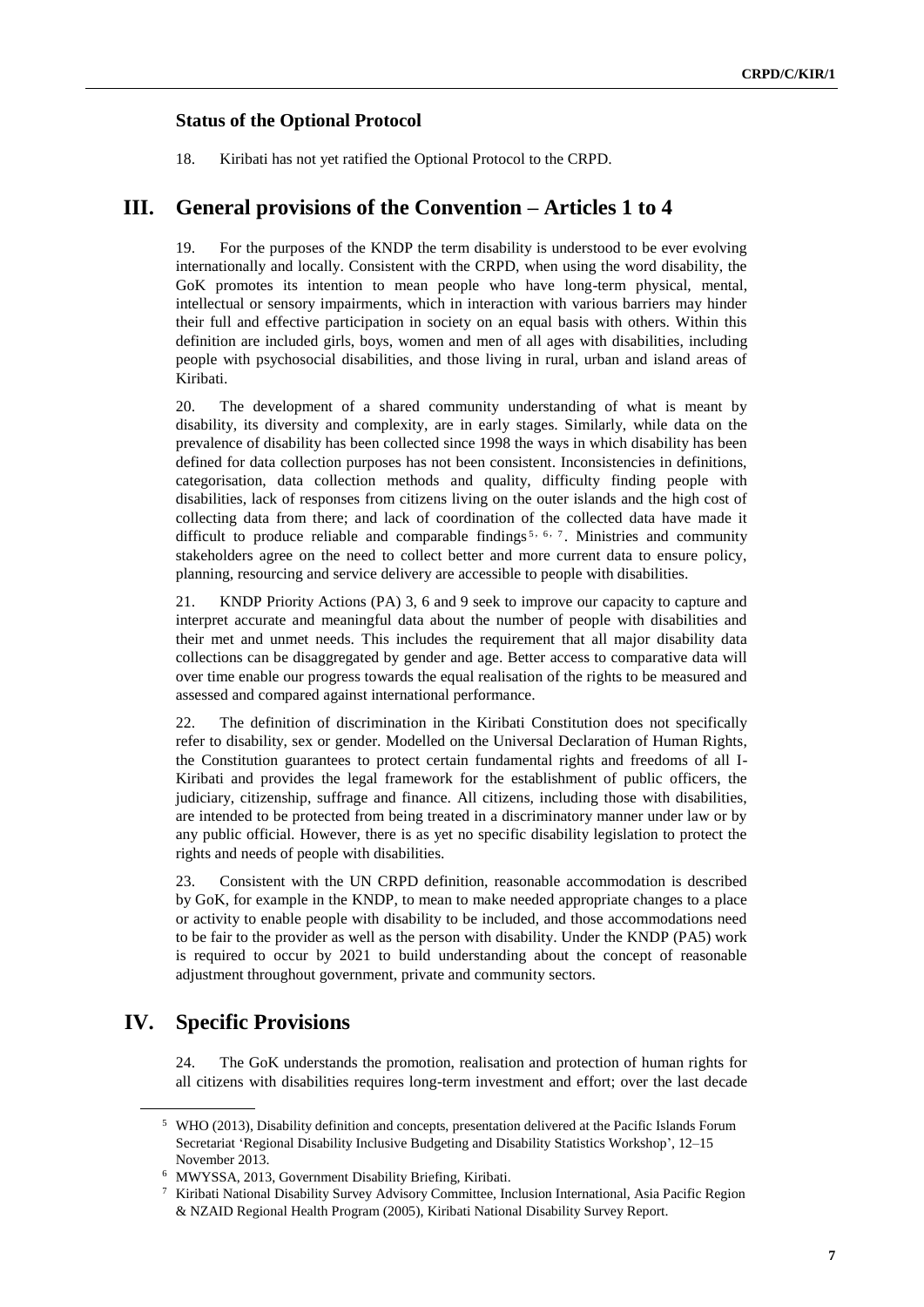there has been legislative and policy development to achieve a more disability inclusive approach for example:

- 2008: The Employment Ordinance was revised to specify that no person should discriminate directly or indirectly against any employee or applicant on the grounds of disability.
- 2013: Parliament passed an Education Bill with specific provisions relating to inclusive education for children with disabilities.
- 2015: Cabinet endorsed the Inclusive Education Policy.
- 2016: The Employment and Industrial Relations Code accompanied by a Disability Inclusive Policy was introduced to provide protection to the employment rights of people with disabilities.
- 2016: Kiribati National Mental Health Policy 2016–2020 was launched with a goal of increasing quality mental health services and protecting the human rights of people with psychosocial disabilities.
- 2017: The Kiribati National Building Code (2015) was amended to require all new public buildings to be disability inclusive and accessible.
- The GoK contributed to key international frameworks that guide a more inclusive pacific society: the Pacific Regional Strategy on Disability <sup>8</sup> and the Incheon Strategy: to Make the Right Real for Persons with Disabilities in the Asia Pacific Region 2013–2022<sup>9</sup> .
- The National Youth Policy 2011–2015 (currently being revised to inform the 2018– 2022 policy), policy principle 4(2) Equity: All youth development initiatives should not discriminate against young people on the basis of age, gender, race, sexual orientation, disability, geographic location or any other form of discrimination as enshrined in the constitution of the country.
- The GoK reaffirmed its commitment to the CRPD through the Kiribati Development Plan (KDP) 2016–2019. Its Key Priority Areas (KPA) particularly in the areas of human resource development, economic growth and poverty reduction, health and governance seek enhanced outcomes for all I-Kiribati including those who are vulnerable and from minority groups.

25. The GoK has provided in-kind support to TTM build CRPD awareness across the community. This has included providing information about the human rights of all citizens and therefor of I-Kiribati with disabilities. GoK has also provided technical support through training and consultations from key partners United Nations Office for the High Commission for Human Rights (UNOHCHR), South Pacific Communities Regional Rights Resource Team (SPCRRRT), United Nations Children's Fund (UNICEF) in the advancement of key state responsibilities in the area of report writing, implementation and education related human rights topics. In 2014 two training sessions were conducted with the Kiribati School and Centre for Children with Special Needs (KSCCSN) on right of people with disabilities to education and two sessions on treaty reporting were held in 2015 with CRPD stakeholders.

26. CRPD awareness workshops have been held with ministry officials, teachers and other education staff, people with disabilities; and councillors and mayors including those on the outer islands. In 2016 attention was given to raising the awareness of the need for people with disabilities to be included in climate change and disaster relief management, the requirement for equality and non-discrimination, awareness raising; and accessibility. Attention and significant developmental work has been achieved to progress the right to education particularly for children through to junior secondary school.

27. In 2017 the GoK gave attention to progressing the right of people with disability to meaningful work and paid employment; and began to address the right to an adequate

<sup>8</sup> Pacific Islands Forum Secretariat, 2009, Pacific Regional Strategy on Disability 2010–2015.

<sup>9</sup> UNESCAP, 2012, Incheon Strategy to Make the Right Real for Persons with Disabilities in the Asia Pacific Region 2013–2022.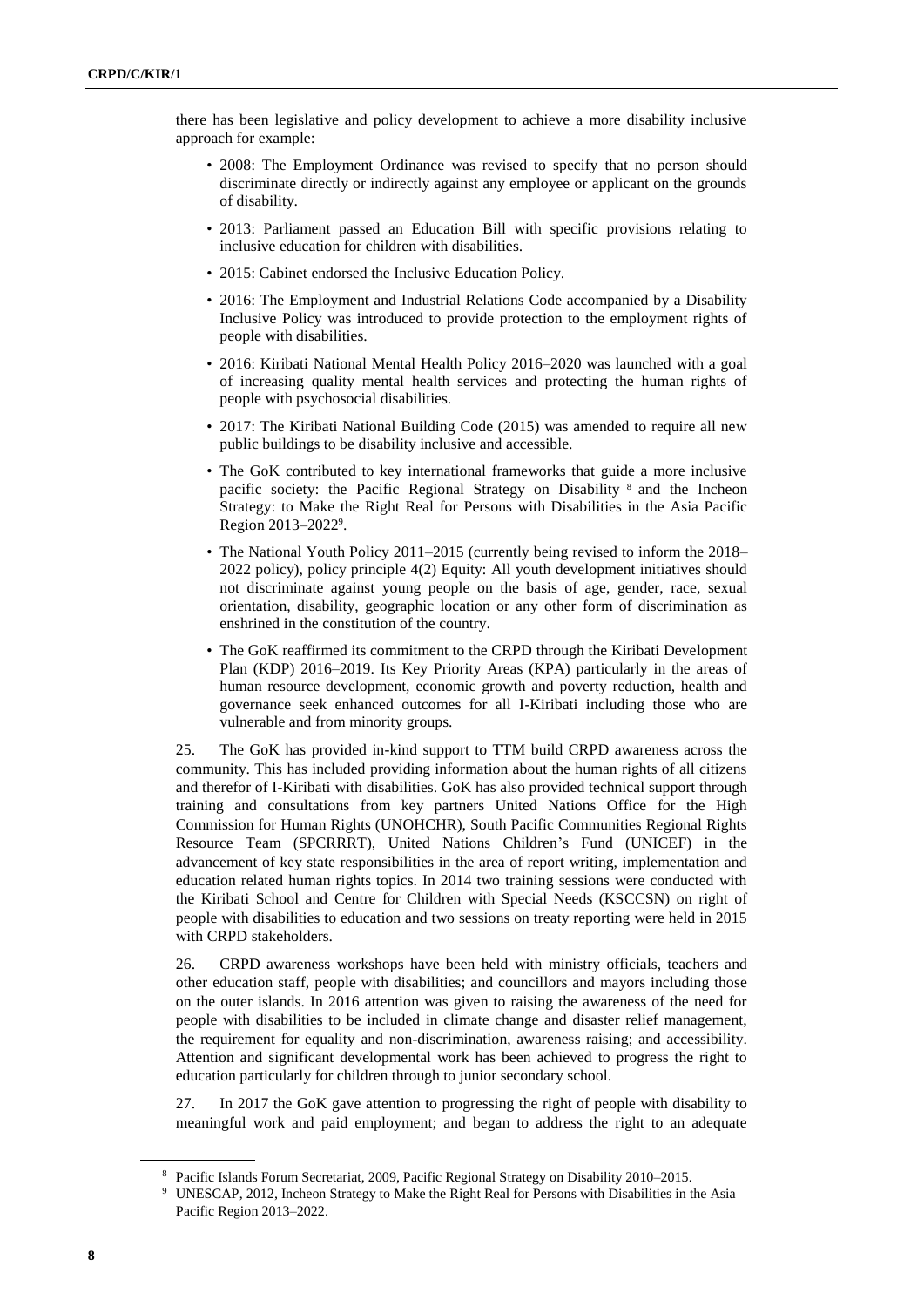standard of living. This is exampled through the drafting of programs to introduce (a) an Employment Quota of people with disability in ministries and (b) a direct social protection payment for people unable to access employment because of the significant impact of their disability.

28. The ratification of the CRPD would not have occurred without the advocacy of people with disability under the leadership of TTM. There is no data from which to report the diversity, including gender and age, of the people who were then, and continue to be, involved in the general movement to introduce and implement the CRPD.

29. The GoK is aware of the need to ensure that the provisions of the Convention extend to all parts of the nation without limitation or exception. Attention is given to ensure citizens on the outer islands are afforded equitable access to opportunities that emerge as the provisions of the CRPD are incrementally implemented. This includes providing information and support through existing outer island resources such as the Assistant Social Welfare Officers (ASWO), nurses and teachers and providing information to island mayors and councillors on new initiatives.

#### **Segment of the report relating to specific rights**

#### **Article 5 – Equality and non-discrimination**

30. The GoK recognises that all citizens are equal before the law with equal entitlement to protection from, and benefit of, the law without discrimination. However, there is currently no data to demonstrate how people with disability are in practice able, or are being enabled, to use the law to protect or pursue their rights or interests on an equal basis to others. Anecdotally there is generally considered to be a significant difference in the extent to which those with, compared to those without, disabilities are accessing the law to protect or pursue their interests. The disparity is considered to be the consequence of a range of barriers including community attitudes, lawyers' limited knowledge about disability, inaccessible court and lawyer facilities and limited public transport.

31. KNDP (PA2) outlines the first steps to achieve the GoK's commitment that ultimately all Kiribati legislation will comply with, and support the intent of, the CRPD. Through to 2021, the government will work with assistance from UN Economic and Social Commission for Asian and Pacific Region (UN ESCAP) and TTM to decide which legislation should be prioritised for audit against the CRPD. To achieve meaningful reform that can be sustainably implemented, the audit will include advice to government on the financial and practical implications of recommended reforms. In the KNDP and by 2021, the GoK has committed to develop a National Disability Inclusion Act to enshrine protection against discrimination of citizens with disabilities in legislation.

32. Further measures are planned to improve the legal protection of people with disability, including through awareness raising activities about the requirement to provide reasonable accommodation. For example, KNDP PA5 sets actions to raise awareness including within government, NGOs and the community generally about accessibility and the obligation for governments to make reasonable adjustments; KNDP PA7 commits government to improve access to quality education and vocational training programs. Achievement will be measured against the extent to which the education system is making reasonable adjustments to accommodate any additional support needed by children and young people with disabilities in the mainstream system. The expectation of effective legal protection and reasonable adjustment are also included in the Employment & Industrial Relations Code 2015 (EIRC 2015): Part Xll: Equal Employment Opportunities (107).

33. Affirmative action measures to achieve equality in practice and which acknowledge and accommodate diversity are not yet well developed in Kiribati. However work has commenced on the government's commitment to introduce an employment quota initially in ministries and State Owned Enterprises and a social protection payment for people with the most impacting disabilities. Both of these commitments are included in the KNDP.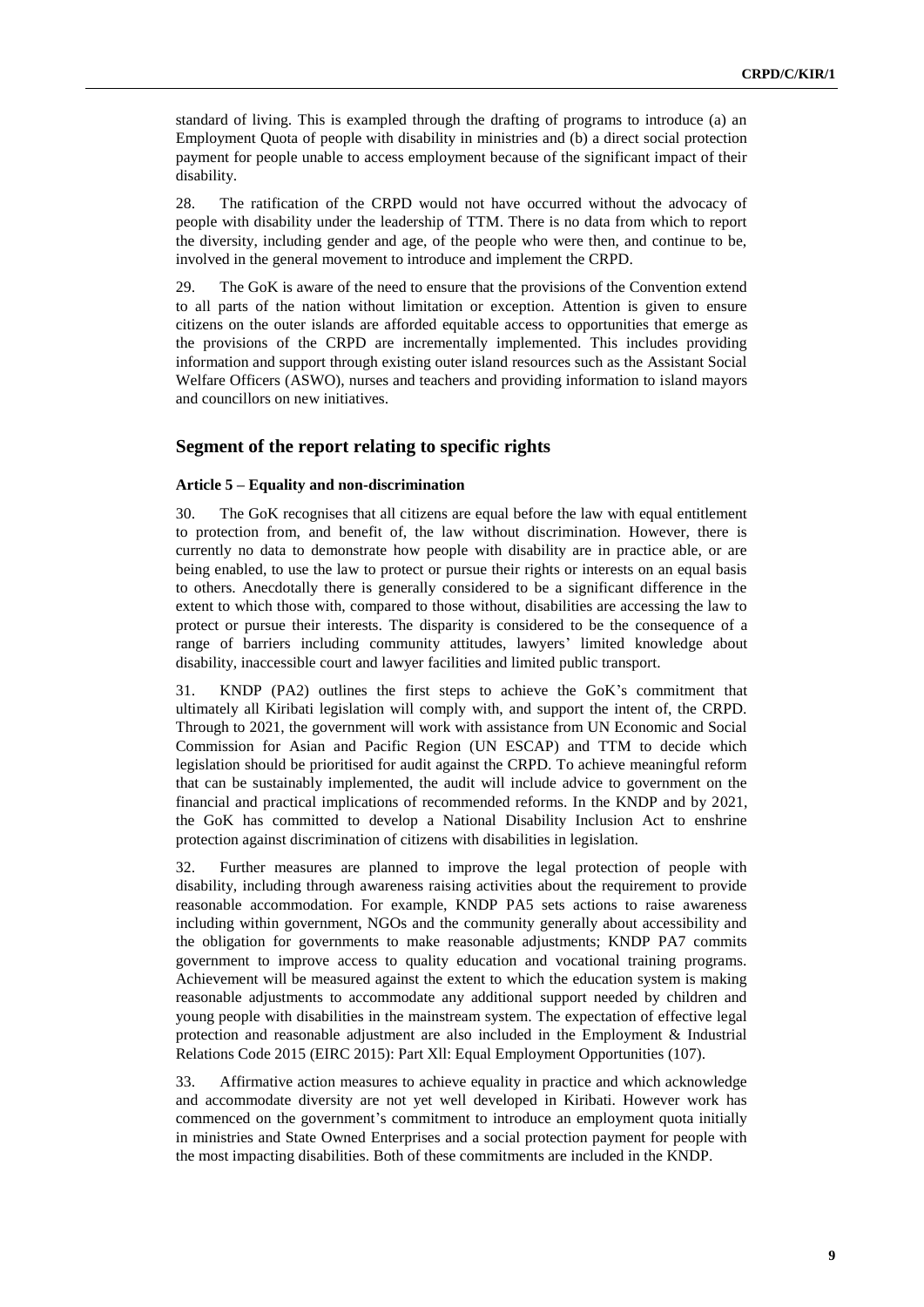#### **Article 8 – Awareness-raising**

34. GoK ministries seek to ensure positive images are used when publically portraying people with disabilities. However, conversations about what is meant by a positive image and what may or may not constitute a respectful or dignified role or positive engagement are in early stages. At the time of reporting, the views of stakeholders are diverse with no common language about what this may, or should, mean in the Kiribati context.

35. The Ministry of Education (MoE) is implementing an Inclusive Education Policy (2015) that commits to build community awareness about the right of children with disabilities to equal education opportunities. The Kiribati Curriculum Development Resource Centre is working to ensure disability considerations are woven into all aspects of the curriculum, mainstreaming positive images and stories of people with a disability. 2017 International Day of Persons with a Disability (I-Day) events were funded across Kiribati to celebrate the contribution and potential of citizens with disabilities.

36. Under the Kiribati National Mental Health Policy (KNMHP) 2016–2020 (Strategy 2) activities are being conducted to raise community awareness and breakdown stigmas about mental health. During Depression Awareness Week in April 2017, the "Depression Let's Talk" road show attended 17 communities, informative radio coverage was provided to people on the outer islands, SMS texts were sent to all Kiribati mobile phones describing depression symptoms and providing information including contact details about the national mental health clinic called Te Meeria. A public awareness project was held in October 2017 for Mental Health Day and the World Health Organisation (WHO) fund mental health awareness projects to schools and communities on the outer islands.

37. The KNDP (PA6) commits the GoK to action to promote consistent and positive messaging and imagery about people with disabilities that will be coordinated by a national Communication and Advocacy Working Group through to 2021.

38. Human rights and CRPD awareness raising workshops have been delivered by the TTM CRPD resource team since 2012 and in partnership with government and supported by donor partners. The Pacific Disability Forum (PDF) and the Pacific Community's Regional Rights Resource Team (RRRT) have supported the development of the training content and its delivery. Awareness raising workshops have been presented to people with disabilities, staff within the ministries of health, education, justice, MWYSSA, commerce, public work, communications, the Ministry of Employment and Human Resources (MEHR), island residents, councillors and mayors, church and village communities; and the Kiribati Parliament.

#### **Article 9 – Accessibility**

39. The physical environment of Kiribati extends over 3.5 million square miles of ocean and 50% of the population maintain a substantially subsistent village lifestyle on the outer islands. These factors compound the accessibility challenges to be addressed to enable people with disabilities to be fully included on an equal basis to other citizens in all domains of life.

40. Since 2013, commencing on the outer islands, the Kiribati Education Improvement Program (KEIP) began rolling out a program to rehabilitate primary schools to ensure they are accessible to children with disabilities. Two outer island schools were made accessible in each of 2016 and 2017 and two South Tarawa schools are scheduled for rehabilitation in 2018.

41. Currently the majority of our buildings are physically largely inaccessible to people with mobility restrictions related to physical disabilities, blindness and vision impairment. The National Infrastructure Standards in the Kiribati National Building Code (KNBC) were updated in 2015 to require all new buildings to meet universal design standards and ensure accessibility to all. The implementation plan for the Building Act 2006 and KNBC both prioritise attention to conducting public awareness about their requirements more than specifically readdressing accessibility. Buildings constructed before the KNBC 2017 are not impacted by the Code unless they require major renovation. Actions are outlined under the KNDP to enable accessibility standards to be applied to buildings constructed before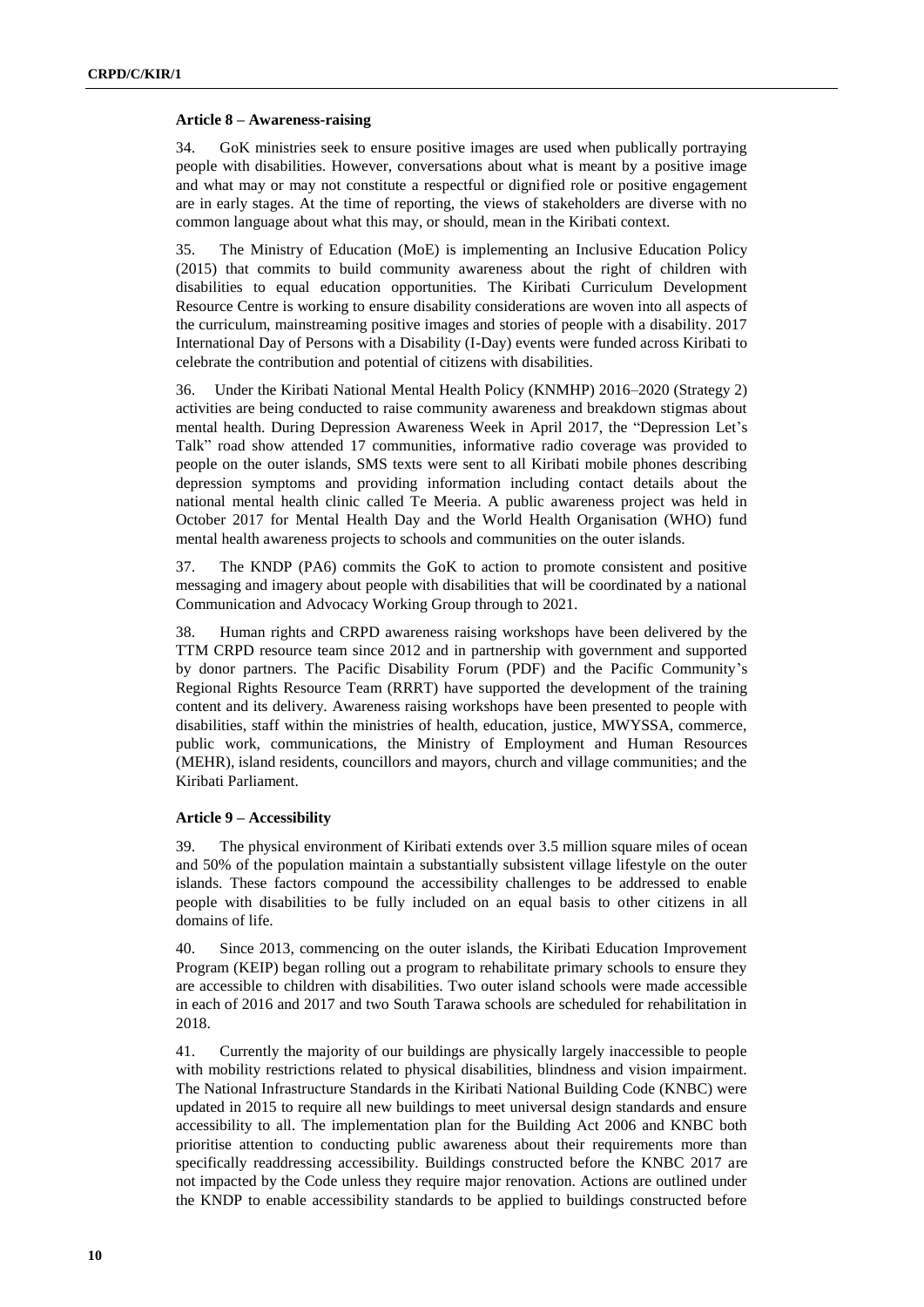2006 and to infrastructure other than buildings. Accessibility audits continued in 2017 on community facilities such as sports facilities, maneabas, churches and evacuation centres and services associated with health, education and core government ministries have been prioritised for attention (KNDP PA5).

42. Public toilets are limited, accessible toilets not available and height adjusted service counters are not available.

43. Individual community initiated projects to improve the accessibility of public places are occurring. For example, in 2017 TTM successfully lobbied for a ramp to enable congregation members with disabilities to enter the church in Tamana Village on Kiritimati Island; and in the village of Bikinebue Village a ramp was built to enable community members to get to their places of work and to local shops.

44. Sea, land and air transport is generally not accessible, especially for people with mobility impairments. A report called Pacific Region Infrastructure Facility – Improving Accessibility in Transport (2016), produced by Pacific Region Infrastructure Facility, noted that transport accessibility in Kiribati is very low because of structural and attitudinal barriers. For example, inter-island boats, ferry boarding points and the main maritime jetty are inaccessible; there are no pick up/drop off points suited to people with disabilities. Bonriki International Airport commenced refurbishment from 2017 and when complete will provide significantly enhanced access and usability including to toilets, counters, curbing, plane access. Outer island landing strips are unpaved and the airport offices are basic structures with no accessibility consideration.

45. The main road and its pedestrian pavement on South Tarawa is more accessible since it was resurfaced in 2016 with funding from the Australian Government, the World Bank and the Asian Development Bank. The need for safety crossings and speed management has arisen since the resurfacing but have not yet been addressed. Public transport is provided in mini vans which are generally overcrowded and are structurally inaccessible to many people with mobility limitations and/or physical assistance needs. There are anecdotally reported issues related to buses opting to not stop to pick up passengers with physical disabilities.

46. Public information is rarely provided in accessible formats and use of screen-reader software for people with vision impairment is limited due to cost and availability. There are limited facilities to support accessible communication for people with vision, hearing and intellectual impairment at the time of reporting.

47. The KSCCSN is the only service using Braille and sign language. Sign interpreters are self-taught using the Australian AusLan texts. There has been no single consistently used form of Kiribati sign language between islands. The process of translation requires interpreters to translate between Kiribati language and English sign and back again. In 2017, work was completed on a dictionary of a national sign language called Kiri-Sign to enable people who are deaf to communicate with each other and with people from the hearing able community. Deaf teachers from the KSCCSN will be engaged in 2018 to provide sign language training to new teacher aids undertaking training at Kiribati Teachers College (KTC).

48. Attention to the need to ensure accessibility of information is reflected in the National Information, Communication and Technology (ICT) Policy in draft phase II at the time of reporting. It highlights the need for widespread public access to internet services, including access for disabled persons. Challenges to achieving inclusive ICT service delivery across Kiribati are noted as there are currently no legislative mechanisms with which to hold ICT providers accountable for their services. KNDP PA5 cites action to enhance access to information and communication technology particularly for people with vision, hearing and intellectual impairment and in relation to health care needs and services, education, employment, and community events such as sports, church and cultural performances.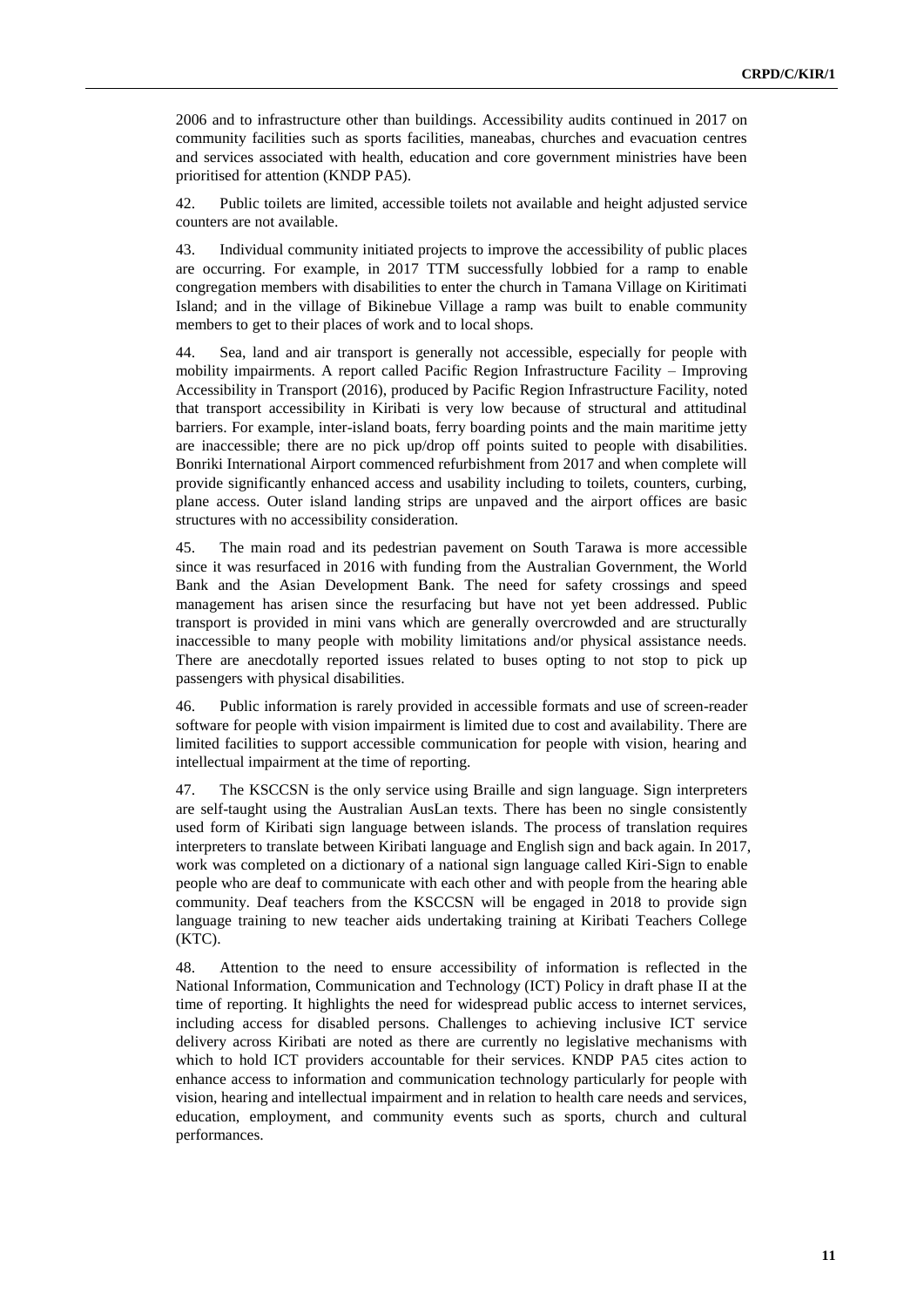#### **Article 10 – Right to life**

49. Chapter II of the Constitution of Kiribati 4(1) states that "No person shall be deprived of his life intentionally … save in execution of the sentence of a court…" People with disabilities are not specifically referenced but are reasonably assumed by GoK officials to be protected by this legislation. At the time of reporting, Kiribati has not considered what additional attention is needed to give practical application to the Constitution and whether any cultural or local practices are contravening people with disabilities' right to life.

#### **Article 11 – Situations of risk and humanitarian emergencies**

50. The Kiribati Government, through the National Disaster Management Office, developed the Kiribati Joint Implementation Plan for Climate Change and Disaster Risk Management (2014–2023) in 2014 (KJIP). The KJIP requires people with disabilities to be included in all aspects of its implementation and highlights actions to address barriers and exclusions impacting on people with disabilities. Actions include collecting baseline information disaggregated by disability, providing health information relevant to people with disabilities, increasing the capacity of services and personnel relevant to disability issues; and developing disaster plans with people with disabilities. Strategy 8 of the KJIP aims to increase the effectiveness and efficiency of early warnings and disaster and emergency management and includes special considerations for people with disabilities during emergencies.

51. TTM was involved in the development of the KJIP in 2015 and subsequently held five awareness raising workshops (two on outer islands and two on South Tarawa) for community members and government officers on climate change. In 2018 the Office of the President initiated work to review the KJIP. Recommendations were made to the review, to better integrate the needs, circumstances and particular vulnerabilities of people with disabilities into the policy and its implementation plans.

52. There are no specific policies that outline relief distribution to people with disability in an humanitarian emergency and no specific measures to ensure accessible sanitation and latrine facilities are available for people with disabilities in those events. TTM is a member of the National Biodiversdity Planning Committee which coordinates activities including those under the Kiribati Integrated Environment Policy (KIEP) (July 2013) in the Ministry of Environment and Climate Change. The Kiribati Integrated Environment Policy (KIEP), Kiribati Adaptation Program (KAP) Phase III, particularly through community organisations such as the Live and Learn Organisation, disseminates information and runs awareness on climate change and adaptation. While including TTM and other people with disabilities in their programs, information is not yet available in accessible formats. The KAP is conducting vulnerability assessments and submits that a whole-of-island approach is being taken and people with disabilities are included.

53. KNDP (PA11) commits the government to review the KJIP to assess its inclusiveness of people with disabilities. It also outlines the need for KJIP to develop standard operating procedures to address the specific needs of people with disabilities in emergencies.

#### **Article 12 – Equal recognition before the law**

54. There is no legislation to restrict the assumption or enactment of a person's full legal capacity on the basis of disability. As people with disabilities are generally not explicitly referenced in legislation, their citizenship rights, right to own property and other aspects of economic participation are assumed to be the same as other citizens. This assumption is untested.

55. In the absence of paid employment options or social protection schemes many people with disabilities are dependent on the care and protection of their extended family. There are currently no formal support services or mechanisms to assist people with disabilities to exercise their legal capacity or manage their financial affairs. In the situation where an I-Kiribati with a disability is unable to manage their own finances, the current general practise is that their family will assume that responsibility. Other than seeking the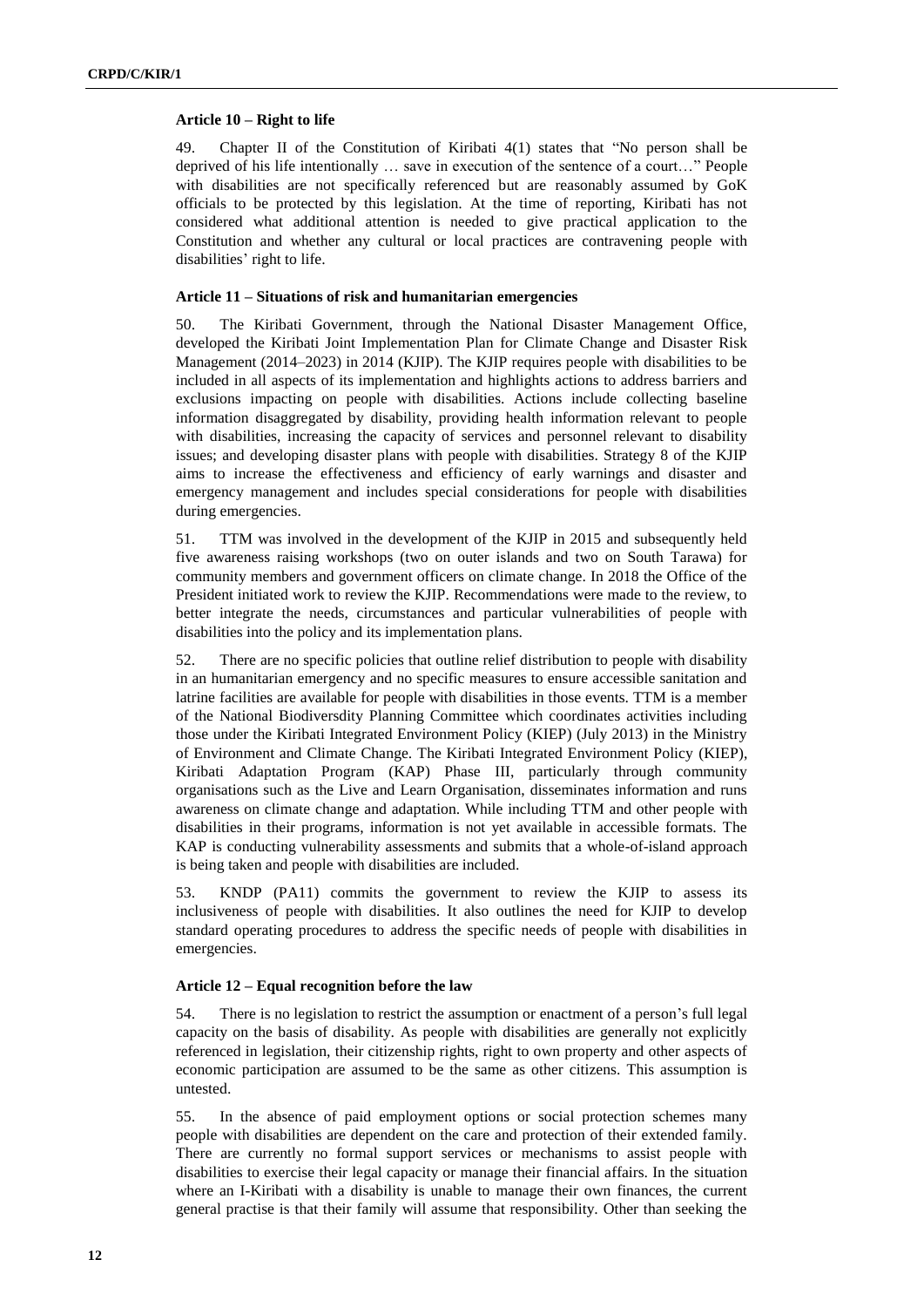intervention of the police, there are no legal mechanisms to protect people with disabilities from financial abuse or support structures to practically assist people to attain or maintain financial independence.

56. There are currently no processes to formalise or assist supported or substitute decision-making arrangements and no safeguards to ensure that informally established supported or substitute decision making arrangements are operating in the best interests of the person with disability.

#### **Article 13 – Access to justice**

57. Women and children with disabilities who have been subjected to crime are provided with assistance to progress through the legal system by a social welfare officer. Practical and emotional support is provided and is monitored by a Case Management Review Committee. There is no comparative support for men with disabilities requiring this assistance.

58. One-day mental health awareness training has been developed to help ensure the rights of people with psychosocial disabilities are protected within the justice and prison system. A full time registered nurse with mental health experience will commence work in the prison system in early 2018. Plans to introduce a mental health screening tool will also progress in 2018 with additional health resources.

59. GoK is in the process of revising its existing bench book which includes a guideline for magistrates on how to effectively make concrete judgements on domestic violence cases involving women, girls and people with disabilities. The first human rights training on the Te Rau N T Mwenga Act (2014) (also called the Family Peace Act) and their role was conducted in October of 2016 for all 130 outer island magistrates. At this stage of the CRPD implementation there are no other explicit strategies to ensure reasonable accommodations are made to facilitate the participation of children, young people or adults with other than psychosocial disabilities in any aspect of the justice system whether as victim, perpetrator or witness.

#### **Article 14 – Liberty and security of the person**

60. The Constitution (Chapter II.14) protects the right to liberty and security of all citizens although it does not specifically reference people with disabilities. The current legislation Laws of the Gilbert Islands Revised Edition 1977 Chapter 56 Mental Treatment is outdated and does not to protect human rights or reflect modern international standards of mental health service delivery. To ensure the least restrictive treatment option is provided the Kiribati mental health legislation needs to be revised to allow for compulsory community treatment options to be provided outside of the current inpatient unit.

61. There is currently no independent review mechanism to monitor the provision of mental health treatment and the use of protective and restrictive practices such as seclusion and restraint at Te Meeria or in schools and hospitals. Current and planned strategies to improve the protection of the human rights of people with mental illness who are involuntarily being treated through the mental health system include:

- Revision of the mental health legislation has commenced and is scheduled for completion by 2019.
- A peer support role is being developed to support increased understanding of rights and advocacy.
- Mental health support workers are undertaking training through the Kiribati Institute of Technology (KIT) including on rights and advocacy.
- Nursing staff are taking placements in Australia to build capacity including in peer support, community treatment options and restraint minimisation.
- Calming and Restraint training and WHO Quality Rights capacity building are planned for the implementation phase of new mental health legislation.
- A community recovery house is being planned to provide alternative treatment and living options.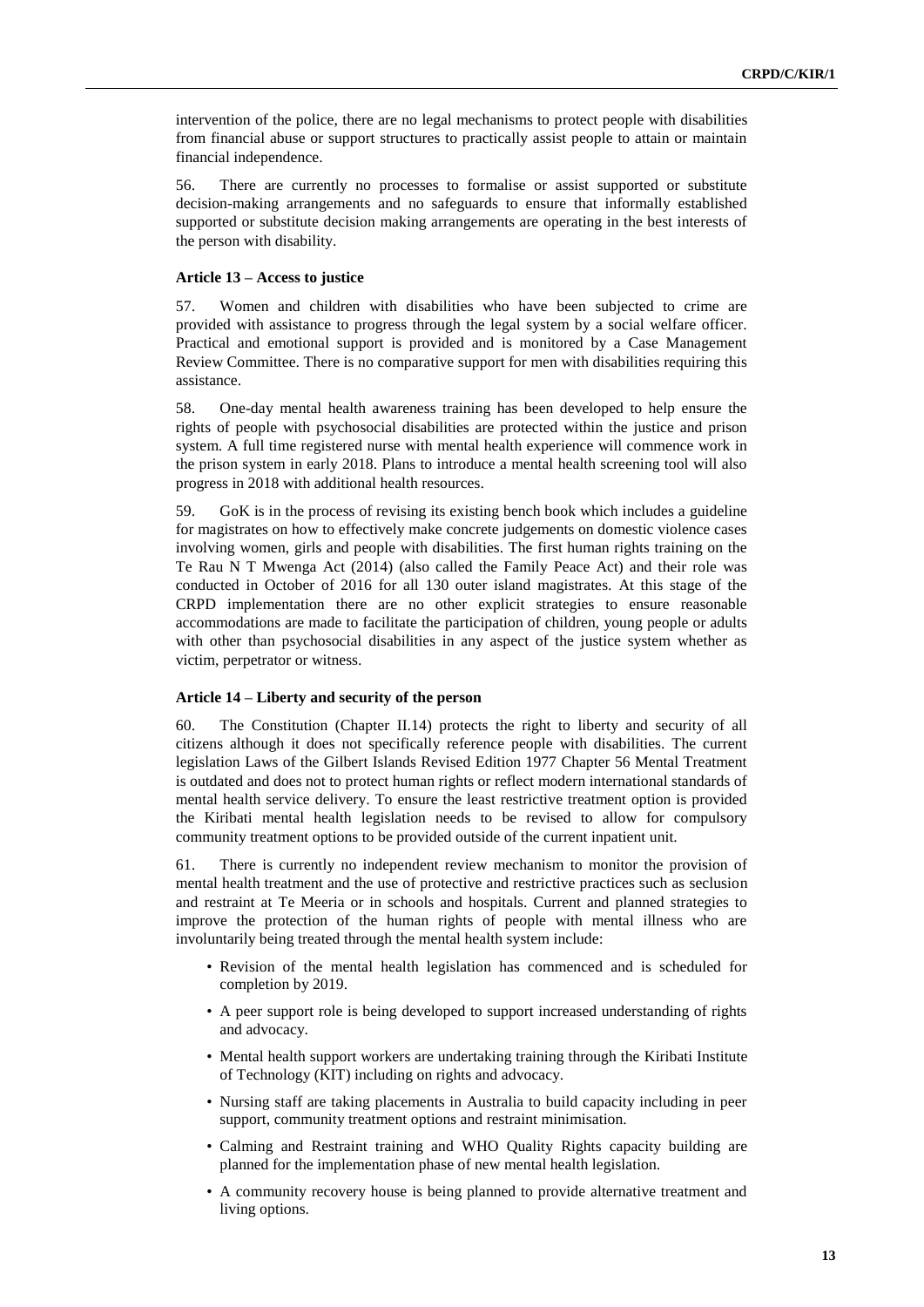#### **Article 15 – Freedom from torture or cruel, inhuman or degrading treatment or punishment**

62. The Kiribati Constitution (Chapter II, Section 7 subsection (1)) protects all citizens against being subjected to torture or to inhuman or degrading punishment or other treatment. There is no cultural or social practice of inhuman or degrading treatment against people with a disability in Kiribati.

63. There is no explicit policy or legislation to protect people with disabilities from medical or scientific experimentation without their free and informed consent, including people who need support in exercising their legal capacity.

64. There are limited protections around the use of restraint and seclusion in current Ministry of Health and Medical Services (MHMS) policy and current mental health legislation.

#### **Article 16 – Freedom from exploitation, violence and abuse**

65. In 2014 the Government passed its primary legislative measure to protect all members of the domestic unit from violence and abuse within the family. Te Rau N T Mwenga Act (2014) was established (a) "to ensure the safety and protection of all persons including children, who experience or witness domestic violence; (b) to provide support and redress for all victims of domestic violence; (c) to implement programmes for victims of domestic violence to ensure their recovery to lead a safe and healthy life; and (d) to facilitate enforcement of Court Orders issued to stop acts of domestic violence.

66. This legislation is supported by action under a range of strategic policy frameworks in particular the Eliminating Sexual and Gender Based Violence Policy and National Action Plan 2011–2021 (ESGBV Policy) and the Kiribati Shared Implementation Plan.

67. At this stage of CRPD implementation there are few services or programs which available specifically to serve and assist people with disabilities. No independent body is mandated to monitor the quality of services or programmes as they are developed and delivered.

68. Safenet is a partnership between government, faith based organisations and civil society to provide free services, including support to progress through legal processes, to assist survivors of sexual and gender based violence. It provides a framework for standardised and coordinated service and ensures needs are fully addressed regardless of where the survivor of domestic abuse enters the system after an incident. While women with disabilities escaping violence will receive a Safenet response, there are currently no specific protocols to ensure partner services are able to respond to any additional needs of women and girls with disabilities. There are limited rehabilitation and social re-integration programs to support I-Kiribati who are victims of violence, including those with disabilities.

69. One crisis service in South Tarawa provides emergency accommodation to women escaping family violence. In October 2017 TTM, with assistance from the PDF, adjusted existing workshop content to the Kiribati context to enable them to deliver information to people with disabilities about gender based violence. The workshop content covers five modules and includes ensuring women with disabilities are linked into the Safenet response. TTM is seeking funding to deliver this awareness raising information.

70. In 2010 the Kiribati Family Health and Support Study: A study on violence against women and girls identified extremely high levels of violence at 68% of women by their partner in an intimate relationship. That study did not provide disability disaggregated data however the UN Family Population Report (UNFPA) 2013 study A Deeper Silence established that violence against women with disabilities, including incidences of rape and physical abuse by family members or intimate partners, is a significant issue in Kiribati. The study indicated that women with mental health or intellectual impairments were vulnerable to unwanted pregnancies and violence and to discrimination if they wished to have relationships and children. Social pressure and reliance on carers make it difficult for women to report and escape from the violence. Some women with disabilities reported the incident to a family member or friend only and no reports were made to the police directly by survivors. While not interviewing a representative population sample, the UNFPA study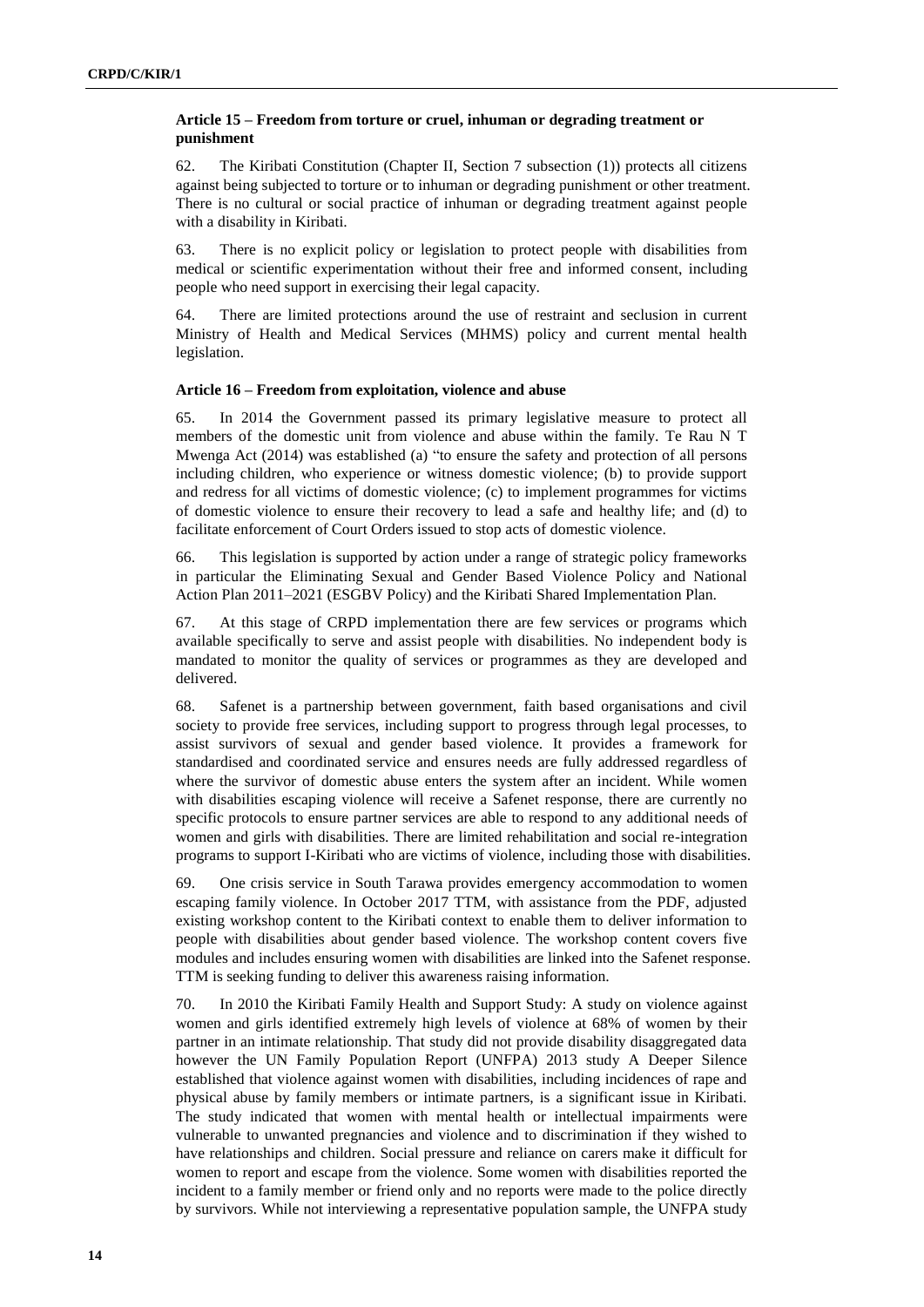did find that half the women with disabilities interviewed and some as young as ten years old, had experienced a forced first sexual encounter.

71. In 2013 MWYSSA reported that 17% of the cases of violence reported to MWYSSA under the Child Protection Policy were against girls with disabilities. In response to the finding of the reports (above) the GoK passed Te Rau N T Mwenga Act (2014) and approved the Gender Equality and Women's Development Policy in 2014. This policy supports the National Approach Eliminating Sexual and Gender Based Violence in Kiribati Policy and Action Plan 2011–2021.

72. The Children, Young People and Family Act No 6. (2013) stipulates that it is the responsibility of parents, with the support of family members, to safeguard and promote the wellbeing of children and young people including to (h) meet any special needs of a child or young person living with disability. This Act outlines the mechanisms through which the government may intercede to support and monitor the wellbeing of children and young people within the family and provides the legal framework for their temporary or longerterm removal from harm.

73. The Australian Government and United Nations Women in particular have invested in activities to address gender-based violence including against women and girls with disabilities. This included in 2017 resourcing the adaption of a training toolkit about violence against girls and women with disabilities to the Kiribati context referred to above (para 68). The KNDP (PA10) requires work to be done by 2021 to raise awareness about the rights of women and girls with disabilities and to begin to collect and analyse meaningful data to enable priority areas of disadvantage, abuse and need to be identified and addressed.

#### **Article 17 – Protecting the integrity of the person**

74. Prior to any medical procedure or treatment being given by Kiribati health services the consent of each patient, including those with disabilities, must be received. This requirement is not covered under policy or legislation but is supported by MHMS Standard Operating Procedures (SOP).

75. The Mental Health Ordinance (1977) provides for non-consented compulsory mental health treatment. A review of this ordinance is identified under the Kiribati National Mental Health Policy 2016–2020 (KNMHP) and it is expected that the review will provide for community treatment options which better protect service users with mental illness who require non consented treatment (KNMHP, Strategy 3: Review of Mental Health Ordinance).

76. Forced sterilisation of any citizen is not considered appropriate in any circumstances other than where a life may be endangered without the medical procedure. No legislative protection has been evidenced in the preparation of this report.

77. At this stage of CRPD implementation Kiribati does not have an independent review mechanism to monitor and protect the right to respect, quality and equal treatment and autonomy in medical treatment.

#### **Article 18 – Liberty of movement and nationality**

78. Movement of citizens, including those with disabilities, into and out of Kiribati is protected under the Immigration Ordinance (1980). Chapter III (19) of the Constitution stipulates every person of I-Kiribati descent shall have the inalienable right to enter and reside in Kiribati … and have and continue to have the right to become a citizen of Kiribati." Chapter II (5-1) guarantees that no citizen shall be deprived of his liberty of movement other than under circumstances prescribed and related to court imposed penalties incurred with a conviction for serious crime.

79. A new provision under the Birth, Death and Marriages Amendment Act (2007) outlines the requirement for the birth of every child to be registered. This includes those with disabilities although they are not specifically referenced. To support this requirement in practise a Memorandum of Understanding (MOU) has been developed between the Civil Registration Office (CRO) and the MHMS. The MOU supports the placement of CRO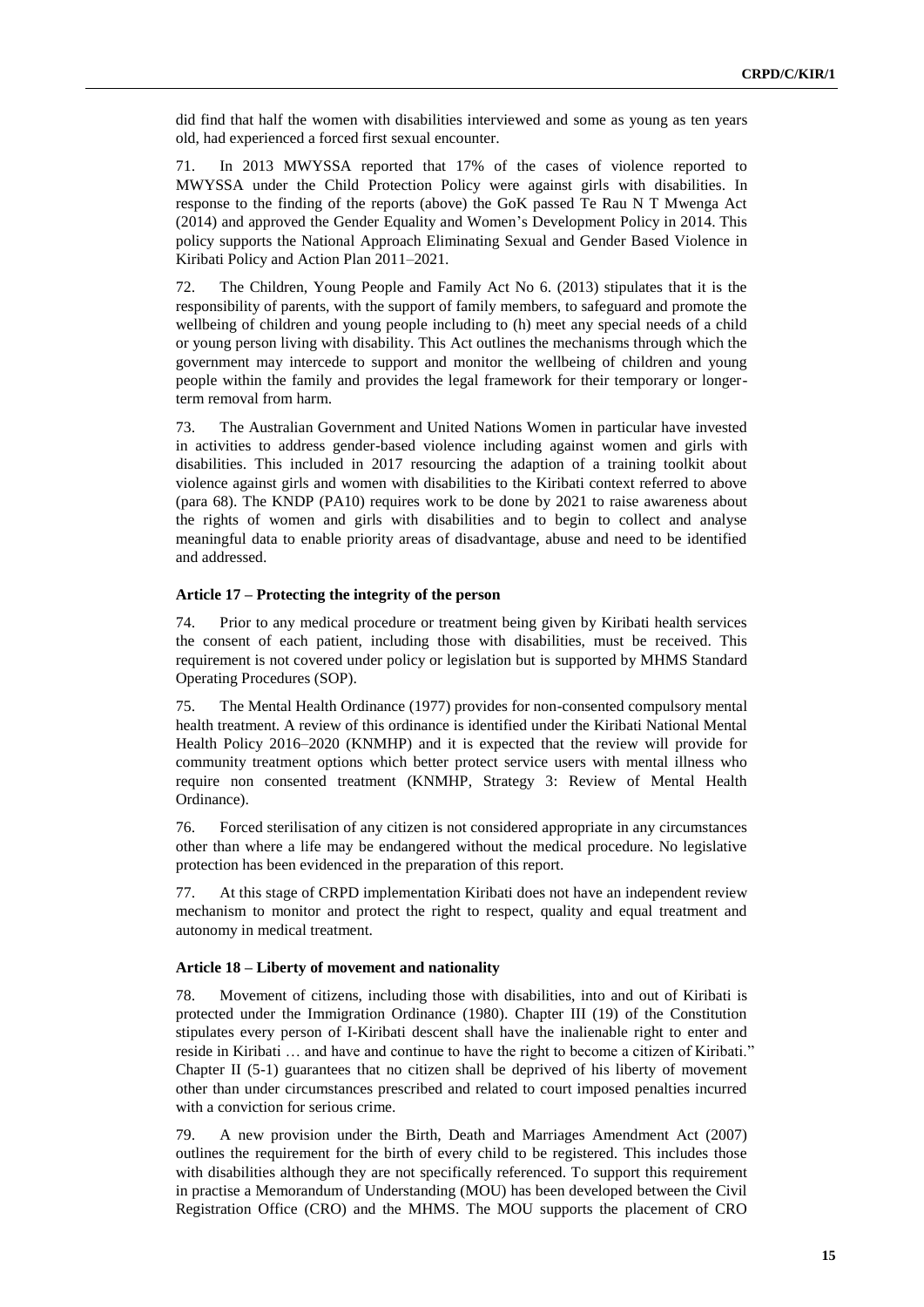officers at the main hospitals to collect registrations and for nurses and medical assistants to complete registration forms. ASWO are available to support birth registrations on the outer islands. For people who have home births, who are unable to attend the CRO, assistance with completing and submitting registration forms is provided by the local nurse, traditional midwife or council member. Anecdotally there continue to be home-birthed babies, in particular those born with disabilities, who are not registered and this is attributed to poor infrastructure, lack of transport and the inaccessibility/isolation of some communities to formal supports.

#### **Article 19 – Living independently and being included in the community**

80. At this stage of CRPD implementation Kiribati has no formal services to practically assist people with disabilities to live more independently within their family or to move about and take part in community life. There are no vocational support services and no formal personal care services. Community and cultural expectations require families to provide that care to members with disabilities and those who are elderly.

81. Limited outreach services are provided. For example, the health ministry's rehabilitation team will visit clients where transport options are not available or who are unable to travel to the hospital, to monitor and assess their rehabilitation progress and assess their requirements for assistive devices. Access to qualified rehabilitation staff is limited due to low staff numbers. Two staff visit the 23 island councils at a rate of two per year. This means that wait periods can be up to 12 years for people living on the outer islands.

82. MWYSSA social workers provide outreach services to clients in their homes and attend to their social welfare needs. This includes the needs of family members with disabilities. The type of assistance provided is limited to parental counselling and child protection measures.

83. As historically and culturally I-Kiribati take care of people with disabilities within their families, residential services have not been required or developed. The exception is Te Meeria which provides community-based semi-congregate accommodation service for people with mental health needs and psychosocial disability. There is no exit pathway from this program and some clinically well residents have lived at Te Meeria for up to 20 years. Consideration is being given to developing a community-based transitional accommodation service to enable some of those residents to move on from Te Meeria. Without access to community based in-home support to maintain people with psychosocial disabilities in their family unit, blockages in both Te Meeria and any established transition service will continue.

84. A sheltered accommodation service on the main island of South Tarawa supports women escaping family violence and those who have been sexually assaulted. This service responds to women with disabilities when they present although there are no specific policies or procedures to accommodate any disability related needs within the environment.

85. The Kiribati National Building Code 2015 (KNBC) requires all new buildings to comply with physical accessibility guidelines.

#### **Article 20 – Personal mobility**

86. People with a disability may access physiotherapy, prostheses, orthoses, wheelchairs and walking aids through the Tungaru Rehabilitation Service (TRS). International experience indicates that the need for orthoses should far outweigh the need for prostheses. In Kiribati the service is under-prescribed indicating there is limited community awareness about the service. MHMS provides recurrent funding to TRS to provide physiotherapy, prosthetics, orthotics and walking aids. A subsidised fee is charged for some mobility devices, including lower limb prostheses, orthoses and walking aids. There is currently no financial hardship mechanism to assist service users who cannot afford to pay for devices. There is no recurrent GoK funding for wheelchairs so TRS is reliant on donations to continue this service. Wheelchairs and some walking aids donated by Church of Latter Day Saints (LDS) and Australian Government are provided without charge. TRS negotiates with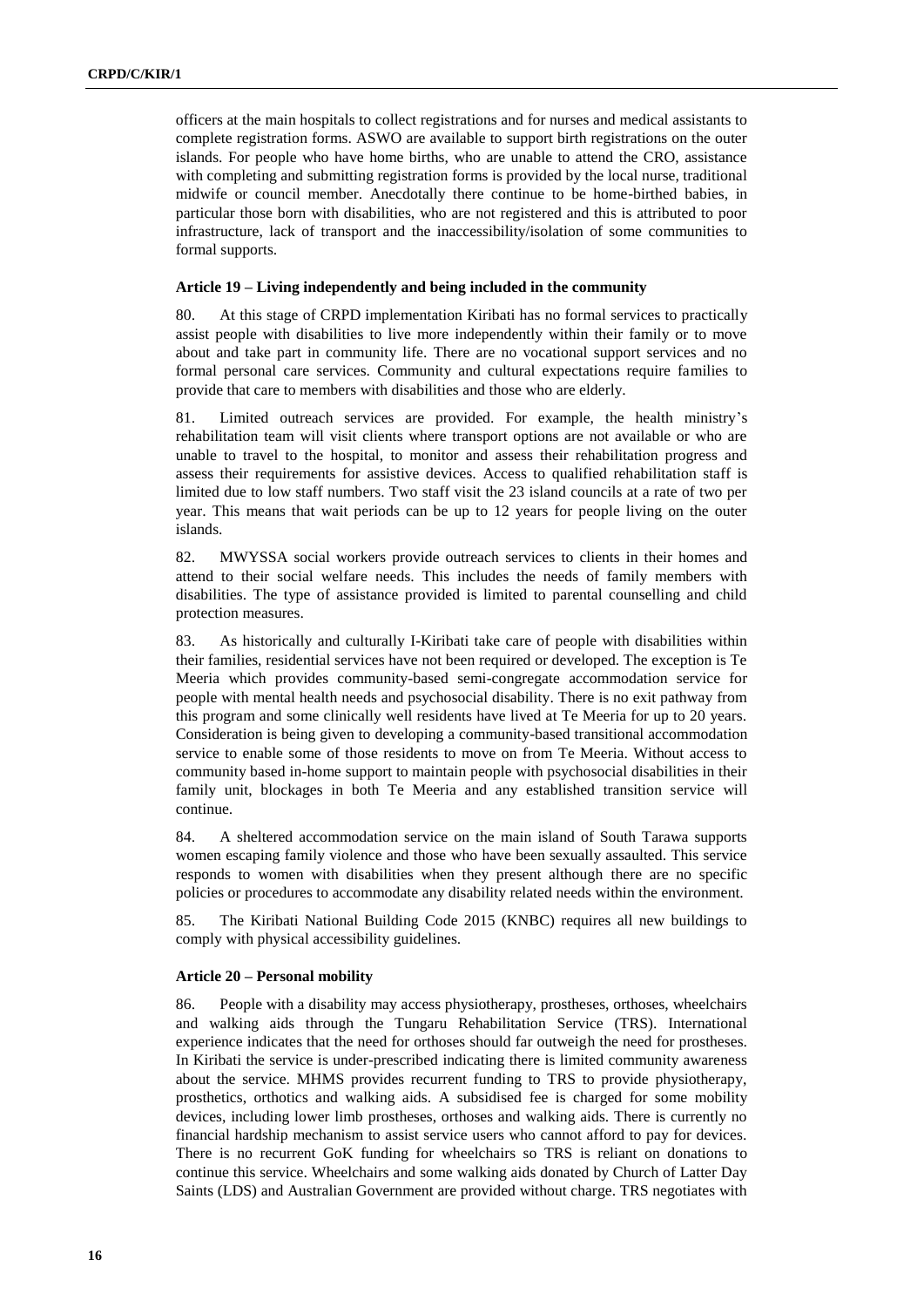its equipment suppliers to ensure devices are of good quality, likely to last and to be a good price.

87. Measures are being taken to ensure training in mobility skills is provided to people with disabilities and to specialist staff. TRS qualified staff provide a multidisciplinary service to people with disabilities. In 2017 Motivation Australia (MA) has conducted training about wheelchair prescription and assembly. The International Society for Prosthetics and Orthotics (ISPO) has provided clinical mentoring to a growing team of prosthetists/orthoptists through the Australian Volunteer for International Development (AVI) Program. The operation of TRS is increasingly being guided by Standard Operating Procedures.

88. The KNDP (PA9) outlines the government's commitment to improve the access to quality health care, rehabilitation services and assistive technologies by 2021. It requires work to be undertaken by 2021 to develop data about unmet needs; establish multidisciplinary teams to carry out early identification and intervention services; enhance workforce capacity to provide advice on aids, equipment and assistive technologies; and improve outreach services to people on outer islands on how to use and take care of their aids, equipment and assistive technologies.

#### **Article 21 – Freedom of expression and opinion, and access to information**

89. The Constitution provides for the protection of the fundamental rights and freedoms of the individual and this includes (Chapter II, 3b) "freedom of conscience, of expression and of assembly and association". At this stage of CRPD implementation there is no legislative requirement for information issued to the general public to be provided in accessible formats. This is expected to be addressed in new disability legislation intended to be in place by 2021 (KNDP PA1).

90. Work is underway by the Ministry of Commerce to ratify the Marrakesh Treaty. This will address intellectual property and copyright legislation restrictions which currently restrict access to books, magazines and other printed materials by people with print disabilities. The government is also progressing reform to deliver public service information via an e-Government on line system that should improve the accessibility of information to community members including those with vision impairments who have access to screen reader technology.

91. 2017 I-Day activities targeted awareness building across Kiribati, including to the private sector, about the barriers that restrict the opportunities of people with disabilities to engage equally in all domains of community life. Key amongst those barriers is the restriction to information about the resources available to community members.

92. At this time, public websites are not well resourced and content is not required to meet any accessibility standard.

93. There has been no work at this stage to formally recognise sign language as an official language however promotion has been occurring since 2016 under the leadership of KSCCSN and with DFAT funding to support the use of Kiri-Sign across the nation.

#### **Article 22 – Respect for privacy**

94. The protection of the private life of all I-Kiribati is provided in Chapter II, sections 3 (Fundamental rights and freedoms of the individual) and 9 (Protection for privacy of home and other property) of the Constitution. Currently, this constitutional right has not been translated into policy to ensure its application and protection.

95. Because of historically embedded cultural stigma, I-Kiribati with disabilities may previously have been hidden within, or not acknowledged publically by their families. To obtain better data about the number of people with disabilities since the 2015 national census collectors have been required to specifically ask each household visited if people with disabilities reside in their home.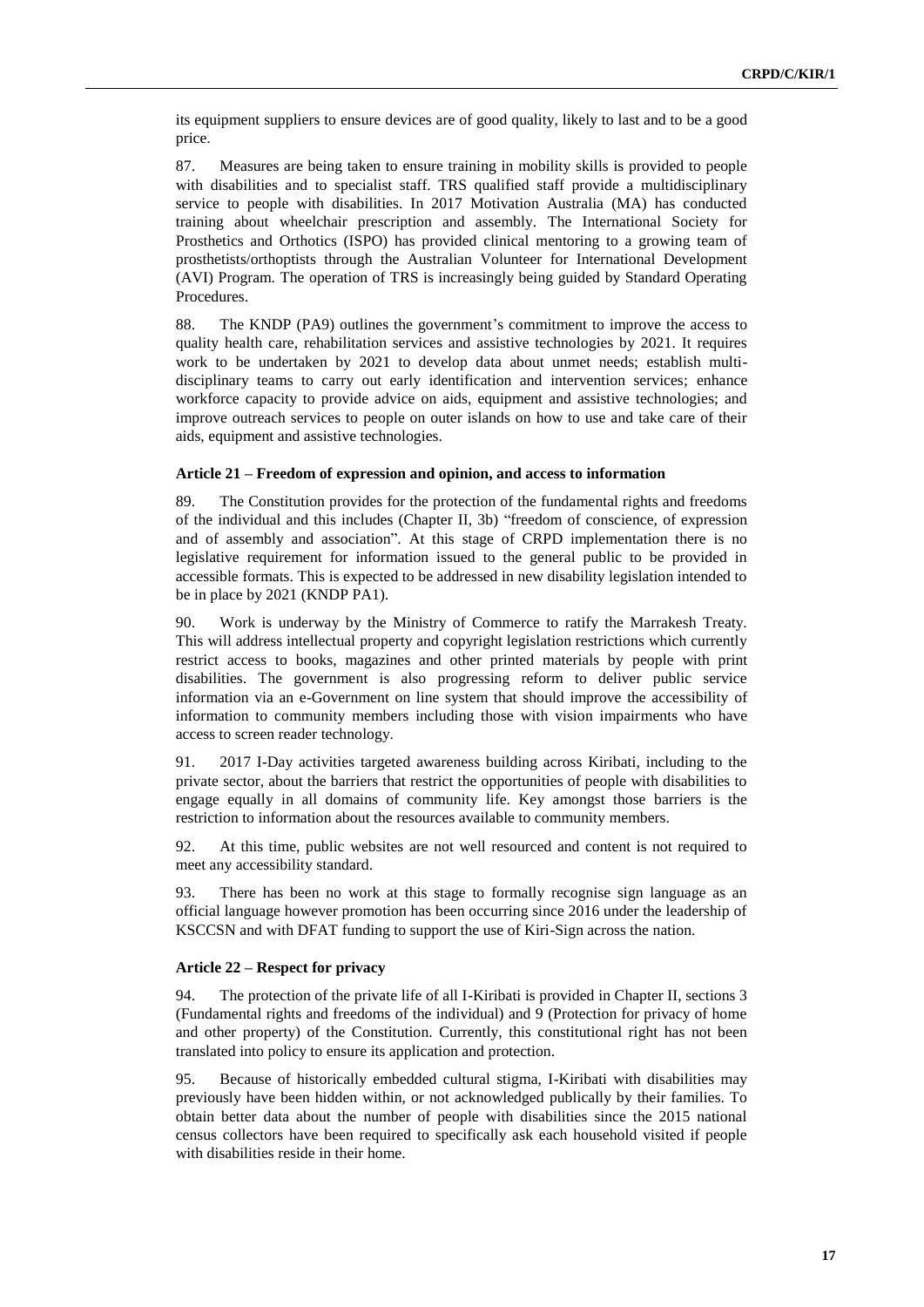#### **Article 23 – Respect for home and the family**

96. At this stage of CRPD implementation there are no affirmative action measures in place or planned to ensure that people with disabilities are able to exercise the right to marry and to establish a family. Anecdotally people with cognitive and psychosocial disabilities are prevented, but not prohibited, from marrying each other. This relates to the culturally expected gender roles within a marriage and the belief that if they cannot be fulfilled marriage should not occur.

97. In general Kiribati parents receive support with child-rearing responsibilities through their extended family and community networks. Limited formal parenting and young couples' programs are provided by MWYSSA. Some outreach support is provided to mothers by community nurses managed through the health ministry.

98. The National Approach to Eliminating Sexual and Gender Based Violence in Kiribati: Policy and National Action Plan 2011–2021 is the primary mechanism to protect women against abuse and violence in any form. At this time the policy does not address forced sterilisation of any person including girls and women with disabilities. This has been noted by MWYSSA for inclusion in the future revision of the policy.

99. In practical terms contraceptive pills and other family control measures are reasonably available, however limited privacy and high stigma in the small communities of Kiribati may present a real access barrier. There is limited data on the extent of their use particularly by people with disabilities. Within close knit family units there is the potential for family planning medications to be administered without consent to women and girls with disabilities. There is also the potential that local cultural sterilisation methods are being used although there is no reporting or data collection option to measure this.

#### **Article 24 – Education**

100. The GoK is committed to achieve an inclusive education system at all levels and the potential for lifelong learning for all. Significant work has been undertaken to improve the access to, and participation in, education for I-Kiribati people living with a disability.

101. The rights of people with disabilities have been mainstreamed throughout the principles outlined in the Kiribati Education Act (2014). These include the principle of free and compulsory education for all students until the end of junior secondary school (JSS) and that a child with a disability must, where practicable, be enrolled and attend a school.

102. The Act states that a school may not exclude a student on the basis of a disability; the Minister may establish centres for special education; and school rules must be "applied without discrimination on the basis of a student's sex, religion, race or disability". Disability inclusion is also explicitly referred to in the Kiribati Ministry of Education's Education Sector Strategic Plan (2016–19), the Government's Inclusive Education Policy (2015) and its associated Implementation Plan which outlines the delivery of a range of activities to promote inclusive education.

- 103. At a practical level:
	- Donor support from the Australian Government to the Kiribati Education Improvement Program (KEIP) is assisting disability and gender inclusion activities to be incorporated in all KEIP education activities. KEIP engaged an Inclusion Officer in 2015 and a Classroom and Schools' Disability Advisor in 2016 to implement explicit and strategic disability-inclusion initiatives;
	- The MoE Exams and Assessment Unit, with the support of KEIP, has ensured reasonable adjustments are made to ensure national exams are accessible to students with a disability with the provision of Word format exams, the use of a computer with a screen reader, large print format exams and additional reading and writing time;
	- A partnership approach is used with a commitment to harness the perspectives, skills and capacity building priorities of TTM in all disability-inclusive education activities;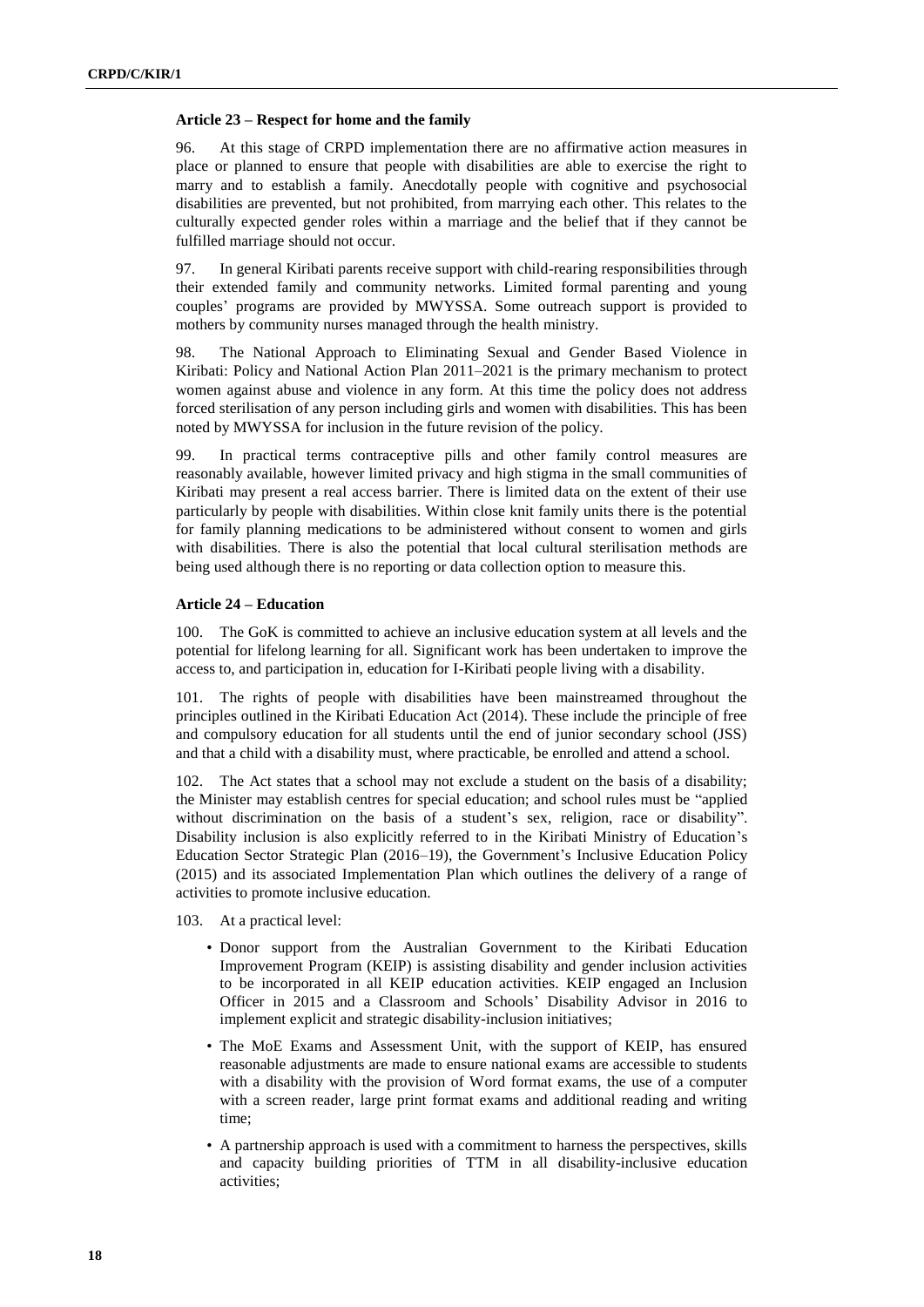- The inaugural Kiribati Inclusive Education Policy was endorsed by the GoK in 2015, reinforcing the commitment to the mainstream inclusion and education of children with a disability in Kiribati's primary schools, JSS and senior secondary schools (SSS). This policy is available in English and I-Kiribati and in a range of accessible formats including Braille, large font and audio;
- The Kiribati Inclusive Education Implementation Plan was developed in 2016 to guide the dissemination and implementation of the policy;
- Disability inclusion is one of the seven goals within the Kiribati Education Sector Strategic Plan 2016–19;
- The Monitoring and Evaluation Framework for the Education Sector Strategic Plan includes indicators to enhance disability monitoring including the number of children with disability accessing school by disability type, age, location and gender;
- An Inclusive Education Working Group which includes representatives from a range of government ministries, TTM and various specialists in inclusive education, initiates and advises on inclusive education initiatives across Kiribati;
- The MoE school survey form used for annual collection of Kiribati Education Management Information System (KEMIS) data has been revised to capture details about classroom accessibility and the availability of accessible toilets;
- Ongoing mentoring has been provided to MoE staff involved in the update of digital media for the MoE website for the production of accessible digital media and adherence to the W3C Guidelines where feasible, including PDF files that retain metadata for use with assistive technologies;
- MoE research undertaken in 2015 in partnership with the KEIP provided information about disability prevalence and attendance. This research is being used to inform policy and practice to better cater for all children with a disability.

104. The GoK is working to support people with disabilities to develop their personality, talents and creativity, as well as their mental and physical abilities, to their fullest potential. Strategies to achieve this have included:

- KSCCSN established Kiribati's first pre-school for children with a disability in 2017;
- Children with a disability are supported to develop skills in alternative techniques for reading, writing, listening and speaking to address disability-related communication barriers and improve their participation in school;
- A number of school books, poems and songs focused on disability have been developed including a set of readers written in partnership with TTM;
- A story targeted to Year 4 students called "Power On My Knees" focused on a child with a disability who attended school child for the first time;
- Support was provided to TTM in the development of a DVD featuring a dramatic performance on CRPD article 24 to raise awareness about the right to an education and the learning potential of people with a disability.

105. The GoK is working to ensure that people are not excluded from the general education system and lifelong learning opportunities on the basis of disability, and that children are not excluded from free and compulsory primary education, or from secondary education, on the basis of disability. To support this aim to be achieved:

- Island Education Coordinators were introduced in 2016 and have received training on the principles of inclusive education with a focus on strategies to promote the inclusion of children with disability in mainstream schools across Kiribati's outer islands.
- The Kiribati Teachers' College TESOL (Teaching English to Speakers of Other Languages) curriculum was reviewed in 2016 to ensure inclusion issues are addressed.
- The MoE Exams and Assessment Unit participated in disability awareness and analysis training workshops in 2016.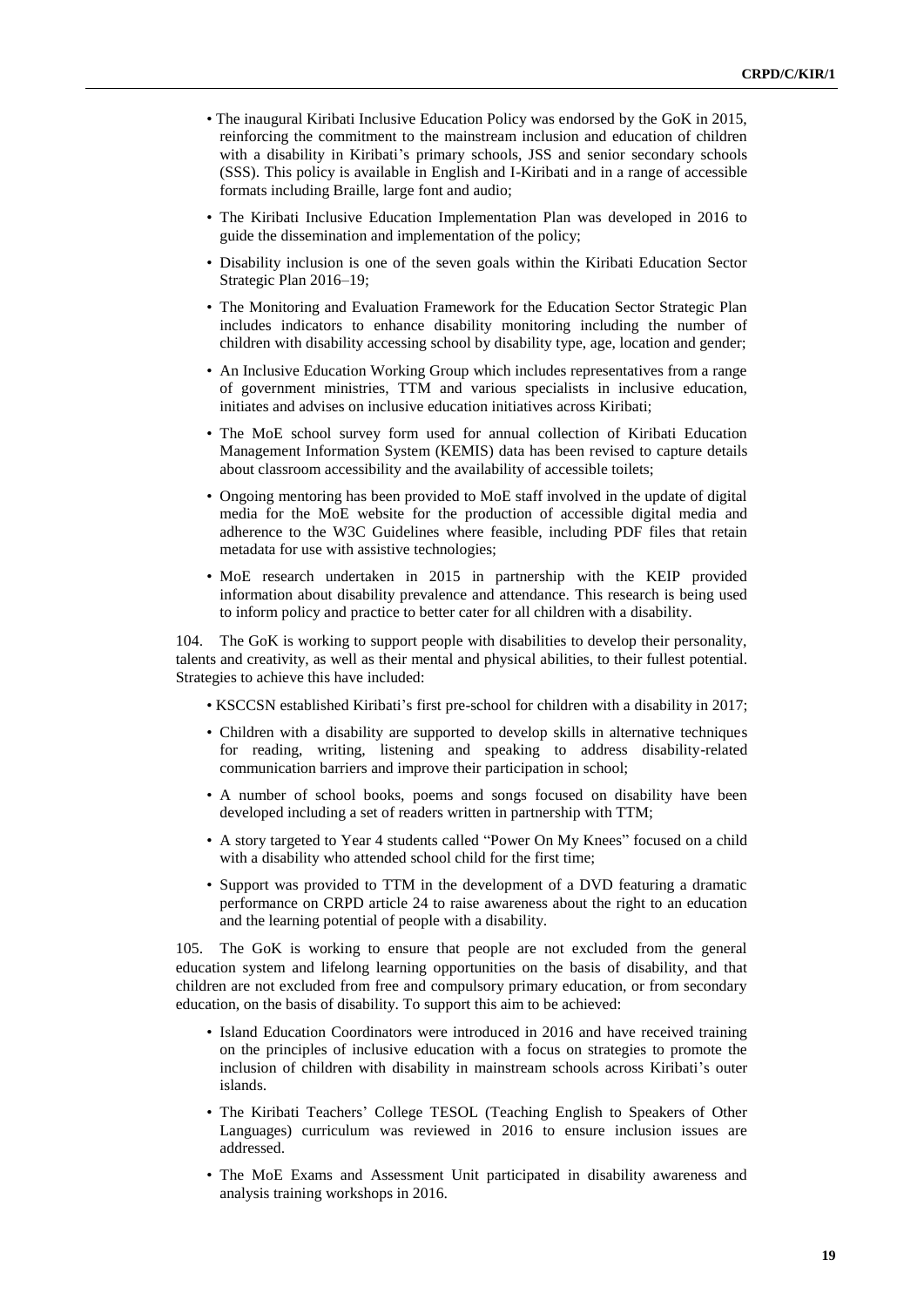- A presentation of disability inclusion initiatives was included at the 2016 Education Partners in Kiribati Conference.
- The Inclusive Education Policy has been disseminated widely including through a tour of outer islands, with guidance in the implementation of the policy to school leaders.
- MoE developed a promotional DVD presenting a vision of quality education, focusing explicitly on inclusive education to promote the roll out of the MoE's Inclusive Education Policy.
- An inclusive education trial occurred in 2016 that resulted in eight female and 10 male students with indicators of a specific learning disability, either re-attending or attending school for the first time.

106. Individualised support measures are provided to maximise academic and social development, consistent with the goal of full inclusion. For example:

- Human rights information has been included in the year five and year six primary school curriculum since 2016 and in the year seven since 2017.
- The use of Individual Education Plans commenced in 2016 with the KSCCSN and six mainstream Model Inclusion Schools in South Tarawa.
- A Quality and Inclusive Education Pilot School was initiated with Bareaumai Primary School in 2015. The pilot trialled the implementation of quality and inclusive education activities and access and participation initiatives partnering with school staff, students, parents and the local community.
- Six Model Inclusion Schools (three primary, two JSS and one SSS) were established in South Tarawa in 2016. These schools receive support from KEIP in inclusive education practices, access to assistive devices and inclusive teaching resources and access to a range of initiatives to support the mainstream inclusion of children with a disability.
- The first graduates of KTC to undertake the compulsory inclusive education subject as part of their Diploma of Teaching commenced teaching in Kiribati's mainstream primary schools in 2017.

107. In 1995 Kiribati acceded to the Convention on the Rights of the Child (CRC) recognising the right of girls and boys with disabilities to a quality education. The government has also committed to Education for All and to achieving Sustainable Development Goal (SDG) 4 on universal primary education.

108. At this time despite education to year nine (approximately 15 years of age) being compulsory and free for all, school attendance of children with disabilities remains low. In particular attendance post JSS and in mainstream educational settings is poor. Transition from JSS to SSS is particularly challenging for students with disabilities at 13% compared to 34% for students without disabilities. School attendance rates of students with disabilities is significantly lower than that of students without disabilities, peaking at 76.5% for eight year olds (96.2% for students of the same age without disabilities); 57% at age 12 (compared to 92% students without disabilities) and dropping to 5.35% by age 18 (compared to 43% students without disabilities). Appendixes tables 3 and 4 outline the percentage of children with disabilities in education compared to children without disabilities data and the population of people aged 15 years and above with disability status and their current activity. Both tables and the above data are drawn from 2015 national census data.

109. The MoE through the Kiribati Education Fund (KEF) and their partners are implementing the Inclusive Education Policy (2015) which commits to the right of all children to access quality education. An Inclusive Education Working Group is in place to monitor its progress. This policy commits the government to a number of activities to remove some of the barriers to education and training institutions and programs experienced by existing and prospective students with disabilities across Kiribati. It also outlines the roles of those responsible for delivering that education and describes strategies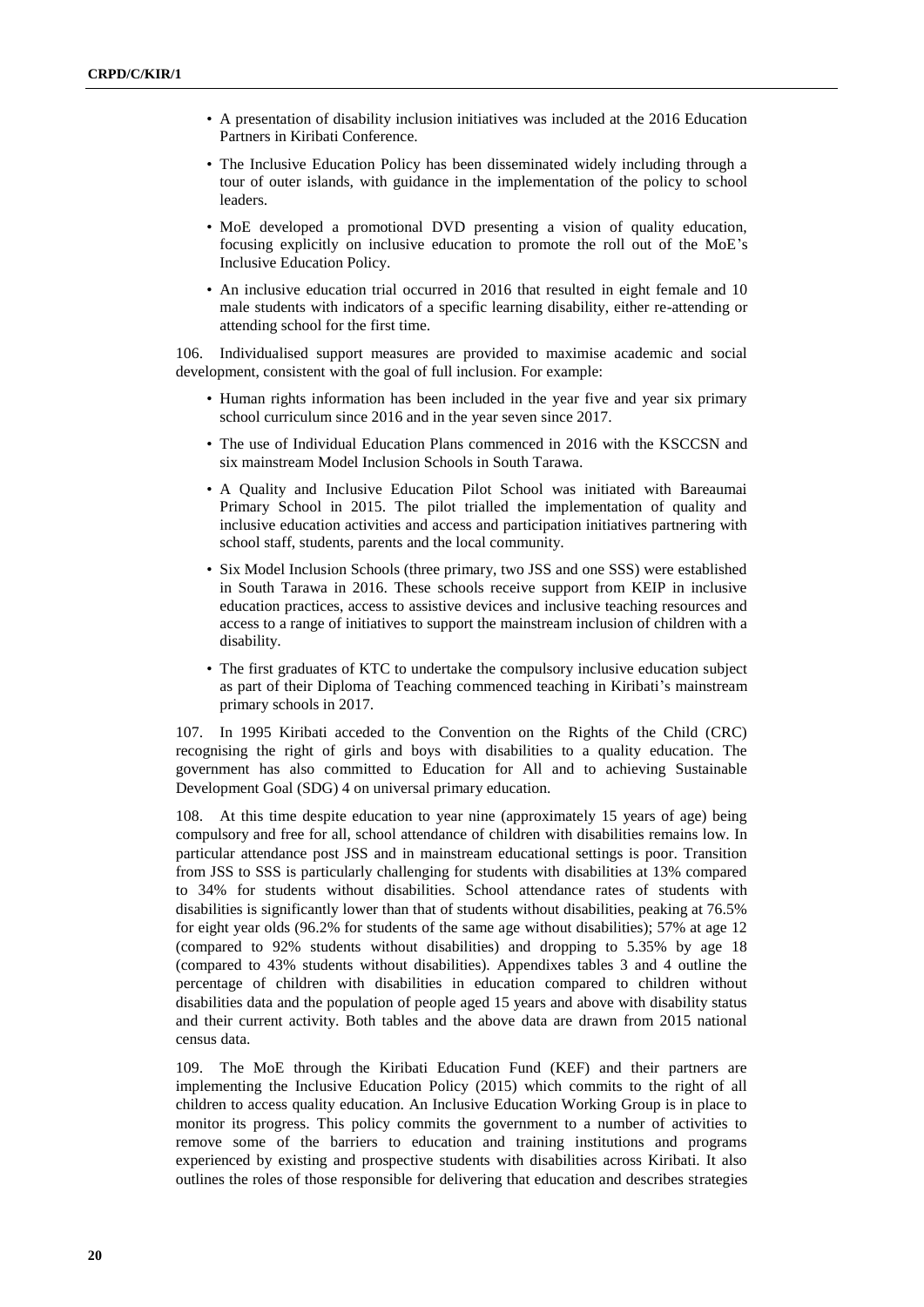to assist in delivering inclusive education throughout Kiribati. The policy objectives reflect the commitment to achieve free, appropriate and flexible education for every child.

110. In 2017 MoE recruited a new post focused on Inclusive Education. The role includes addressing gender issues and supporting schools to build the attendance and in school participation of students with disabilities.

111. In 2018 KTC commenced a one-year Certificate III Teacher Assistant course with the support of KEIP. This course is focused on training 20 Teacher Assistants to support the mainstream inclusion of children with disabilities. Graduates will commence work in the six Model Inclusion Schools in 2019.

112. The KSCCSN is supporting selected students into mainstream schools. Three students with disabilities transitioned in 2017 and seven more were identified to transition from 2018.

113. At the primary and JSS level in Kiribati there is no material gender based difference in school attendance with girls performing slightly ahead of boys.

114. To ensure that schools and materials are accessible and that reasonable accommodation and support required by people with disabilities is provided GoK has:

- Developed a draft Reasonable Adjustment Policy to allow accommodations in national examinations for students with a disability (refer para 101 for examples);
- Designed an Individual Education Plan template for the Kiribati context which was reviewed by the TTM and the Inclusive Education Working group;
- Undertaken school infrastructure activities including school upgrades which are designed to comply with accessibility requirements in the 'Accessibility Design Guide: Universal Design Principles for the Australia Aid Program' and the National Infrastructure Standards (NIS). Access features being rolled out throughout Kiribati's schools include accessible paths between buildings, ramps, wider doors, grab rails and wheelchair accessible toilet facilities.

115. The KSCCSN is the primary source of teaching resources for students who use Braille and sign language. Currently the majority students who use Braille, who with hearing impairment and those who use any form of alternative communication are not able to have their educational needs met in the mainstream system. Those students have no option other than to attend the KSCCSN. An exception was referenced in the information provided to this report relating to two students with hearing impairments who attend their outer island village school. The teacher and students are using the student's own individually developed sign language.

116. From 2018 basic sign language will be included in the Inclusive Education course using the new Kiri-Sign dictionary.

117. The Kiribati Deaf Association (KDA) was registered in 2017 and is beginning to take a leadership role in promoting the deaf community in Kiribati.

118. A range of measures are being undertaken to ensure adequate training about disability to professionals in the education system:

- Kiribati Teachers College (KTC) lecturers received professional development sessions in disability-inclusive teaching strategies in 2016.
- In 2015, KTC developed a compulsory semester long unit on inclusive education. This unit was delivered for the first time in 2016 after being endorsed by the KTC Course Approval Committee and the University of the South Pacific. Further development was made with support from TTM and the KEIP Classroom and Schools Disability Advisor. Disability awareness is now included in all new teacher training at the KTC.
- Inclusive education training related to students with disability will be rolled out to all trainee teachers from 2018.
- Disability awareness and disability inclusion training is being provided to all head teachers and Island Education Coordinators in 2018.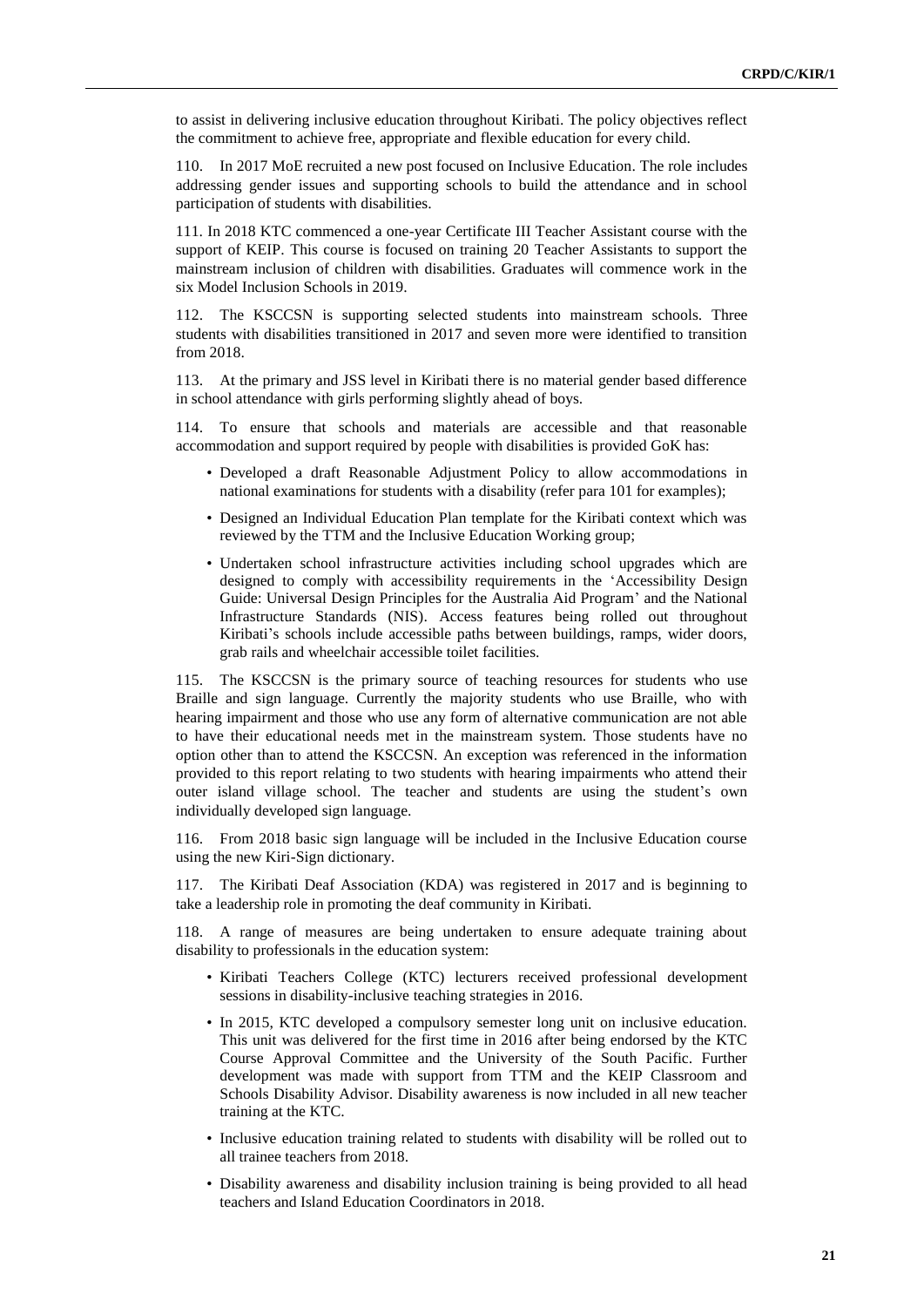- Disability inclusion training in inclusive literacy strategies, alternative format production, disability awareness and mainstream disability-inclusive teaching strategies.
- To improve teacher confidence and capacity, a Kiribati inclusive teaching strategies resource was released on 1 December 2017. This was developed in partnership of the KEIP, MoE, TTM, KTC and Island Education Coordinators. This resource includes local and contextually appropriate strategies to support the mainstream inclusion of children with a disability.
- The KEIP delivered professional development to KTC TESOL trainers in inclusion strategies for the teaching of students with specific learning disabilities such as dyslexia in 2017.
- National Inclusive Practice Showcase Conferences held in 2014 and 2015 provided opportunities for MoE, MWYSSA, MHMS along with women's groups and TTM to share their achievements and challenges.
- Teachers are receiving training in inclusive education strategies such as differentiation and other evidence-based techniques to cater for the individual learning and support requirements of students with a disability. As of drafting in 2018, 75% of teachers had received this training.
- Dissemination and training in the use of Individual Education Plans occurred in 2017 in partnership with KTC and TTM. Training was provided to 110 head teachers in May 2017 and to KSCCSN teachers in late 2017.
- Teacher Guides now include an explicit section guiding teachers on how to implement an inclusive curriculum.
- Curriculum writers have undertaken disability analysis in education training and contributed to the development of the Gender Equality and Disability Inclusion in Curriculum Checklist to guide the development of curriculum and teaching materials.

119. The MoE and KSCCSN are working to register the KSCCSN with MoE. This will allow KSCCSN to have stronger technical and financial support in its curriculum delivery and development. MoE requires that at least 80% of the KSCCSN teaching staff to be qualified. The KSCCSN and the MoE are currently training two teachers from the KSCCSN each year.

120. While significant policy work has been done, the Kiribati education system needs to be better able to reach out to all learners and include them in all learning opportunities with their peers. This includes improving the provision of resources to the KSCCSN as the primary provider of education services for children and young people with disabilities.

121. Required actions cited in the KNDP to begin to improve early identification of, and intervention for children with disabilities include (PA9) the development of MOU between (a) the ministries responsible for early intervention and assessment (MHMS) and education (MoE); and (b) the ministry responsible for rehabilitation (MHMS) and the ministry responsible for community outreach services to people living on outer islands (MWYSSA).

#### **Article 25 – Health**

122. The MHMS is the only provider of health services in Kiribati. The health system has four hospitals, supported by a primary health care network that includes health centres and clinics. The quality of service provided varies across the country.<sup>10</sup> MHMS recognises that the health related legislation is over 30 years old, including the Mental Health Act, and requires updating. Health services are free for all. There is limited information on the numbers and experiences of people with disabilities in terms of their access and participation in health services, for example health promotion, prevention, and primary and tertiary programs. The need to improve understanding about met and unmet needs relating to their health care, through improved data collection is cited in the KNDP (PA9).

<sup>&</sup>lt;sup>10</sup> WHO and the Ministry of Health and Medical Services, 2012, Health Service Delivery Profile: Kiribati, Kiribati, Ministry of Health and Medical Services.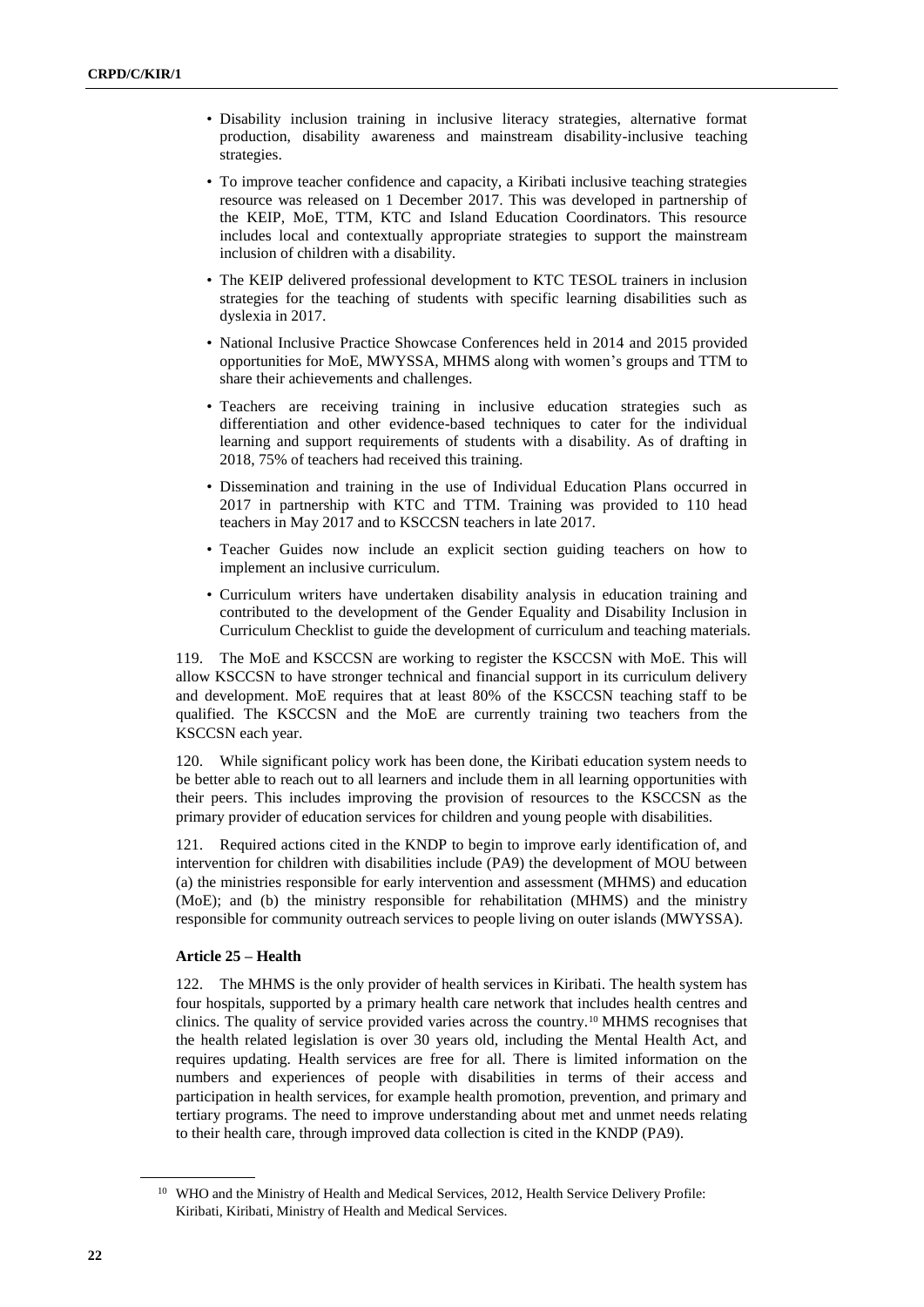123. The UNFPA study A Deeper Silence on the sexual and reproductive health and violence against women with disabilities explored access to health and other services by women with disabilities in Kiribati. The study noted that women with disabilities were most likely to visit health services when they were pregnant, needed antenatal services, to give birth or when their children were not well. While it was limited to the experiences of few women with disabilities, the study provided useful evidence about barriers to accessing health care including: no legislation or specific mention of disability in government policies, no funds for bus fares, challenges in physically getting onto buses, not having anyone to look after children while they went to the clinic, lack of understanding by health professionals about the needs of people with disabilities, and no information available about how the body works or the services available to them. These barriers and the lack of accessibility of the physical environment in and around the hospital and its centres and clinics were also reported during consultations on the KNDP.

124. Community-based nurses or medical officers provide primary care services from health centres in rural areas and on the outer islands. Once a person is assessed they are referred to the main hospital if specialist services are required, for example a person who has had a stroke or a child presenting with development delay. The referral system relies on how well the individual staff member can identify a person's health and rehabilitation needs.

125. The Kiribati Family Health Association provides sexual and reproductive health services to people of all ages and Aia Maea Ainen Kiribati (AMAK) the umbrella women's organisation supports health related activities specific to women. Within the KNDP priority actions are required to enhance the access of women with disabilities access to the range of health services they require (KNDP PA9 and 10).

126. Te Meeria provides the only psychiatric unit in Kiribati. As of January 2018 the unit had two psychiatric registrars, one medical assistant with postgraduate mental health experience, three registered nurses with postgraduate mental health experience, five registered nurses, two new graduates registered nurses and 24 mental health support workers. There is no psychiatrist or other allied health professionals. The number of patients who live at the unit ranges from 20 to 40 people at any one time. Schizophrenia, bipolar disorder and alcohol psychosis are the most common mental health issues diagnosed.<sup>11</sup>

127. Kainikutisum Te Marurung (KTM) is the community wellness clinic opened in October 2016. It provides home visiting services twice weekly and outpatient clinics twice weekly. Walk-in assessments are available daily and a free mental health information line is provided during clinic hours.

Rehabilitation services are provided by TRS in the main hospital. The centre provides physiotherapy, wheelchairs, prosthetics and orthotics services, inpatient and outpatient rehabilitation support, home visits and some follow up support in the community.

129. Limited outreach services are provided to people living on the outer islands by the TRS, and through a partnership arrangement between the ministries responsible for health (MHMS) and disability services (MWYSSA). The KNDP outlines actions to strengthen those arrangements to improve the consistency and quality of access to rehabilitation, aids and equipment for people on the outer islands. As of 2018 there were nine staff including two physiotherapists, one physiotherapy assistant, three prosthetist/orthotists, and three prosthetic/orthotic technicians. There are no speech pathologists, occupational therapists or podiatrists in the country. There is no rehabilitation specialist to oversee rehabilitation services.

130. There is no early identification, referral or intervention service for children with disabilities. Establishing one has been noted as a priority to enable the best future for children with disability in Kiribati. The KNDP (PA6 and 9) identifies this as a priority need for action before 2021. The KNMHP (Strategy 2) identifies the need to better understand

<sup>11</sup> Spratt, J. (2013). A Deeper Silence: The Unheard Experiences of Women with Disabilities – Sexual and Reproductive Health and Violence against Women in Kiribati, Solomon Islands and Tonga. Suva: UNFPA[, http://countryoffice.unfpa.org/pacific/drive/ADEEPERSILENCE.pdf.](http://countryoffice.unfpa.org/pacific/drive/ADEEPERSILENCE.pdf)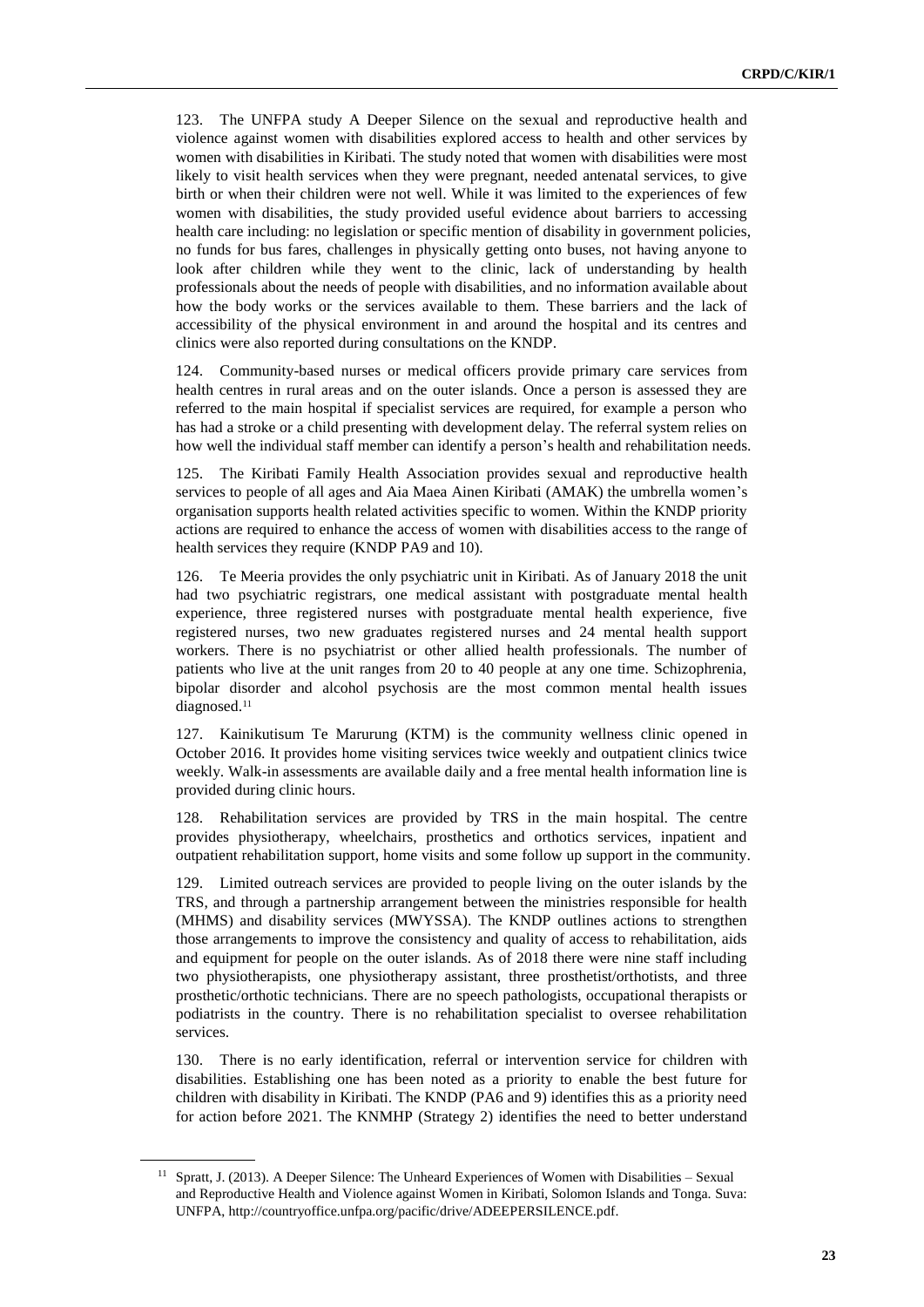and review needs for children and adolescents with developmental and psychosocial disability.

131. The MHMS Strategic Plan 2016–2019 guides its work to better meet the needs of people with disabilities. The policy presents the government's commitment to reduce the prevalence of disability associated with non-communicable disease and to support to patients with disabilities to access medical services.

132. The KNMHP (Strategy 2) commits to actions to ensure high quality mental health care and the protection and promotion of the human rights of people with mental health conditions and psychosocial disabilities. This policy also highlights the need to update the Mental Health Ordinance (1977) to support a more community-oriented approach to mental health services. A committee commenced work on this in 2017.

133. TRS is responsible for ensuring that people with disabilities have access to disability related health rehabilitation and takes a lead role in implementing the Action Plan on Disability. The need to establish Community Based Rehabilitation Assistants on the outer islands has been identified, it has not yet been feasible because of the disperse and isolated nature of the communities. In the meantime, ASWO on the outer islands have been trained to take on this responsibility within their other functions and under the guidance of the TRS.

134. The need to prevent and minimise secondary disabilities across Kiribati is addressed under Objective One of the MHMS Strategic Plan 2016–2019 which seeks to strengthen initiatives to reduce the prevalence of risk factors for NCDs, and to reduce morbidity, disability and mortality from non-communicable diseases. At this time, a limited pool of qualified staff, including staff drawn from the TRS, undertake the work and service demand at the time of reporting exceeds capacity.

135. Currently, there is no national legislative requirement for general public health campaigns to be provided in accessible formats for people with disabilities.

136. There are no specific measures in place to train doctors or other health professionals on the rights of people with disabilities. While this is understood to be an important component of health professional training and development MHMS is prioritising attention to strategies to build the health professional capacity to meet whole of community needs across the urban and rural areas.

137. Consent is required and obtained from all citizens, including people with disabilities prior to any medical procedure or treatment being undertaken by health services; this requirement is supported by SOP and is not a legislated requirement. The Kiribati Mental Health Act 1977 outlines the requirement for nurses to inform mental health patients and caretakers their rights to consent of psychiatric treatments.

138. Universal sanitation continues to be an area of challenge and development in Kiribati. Over time and with investment from donor partners, sanitation services are improving. In relation to newly built public use facilities the Kiribati National Building Code 2015 has authority to require those to be fully accessible.

#### **Article 26 – Habilitation and rehabilitation**

139. The MHMS Strategic Plan 2016–2019 emphasizes the need to strengthen all hospital and public health services which the ministry interprets to include habilitation and rehabilitation services. At this time mental health rehabilitation services are limited to addressing skills and functions lost through mental illness. TRS provides rehabilitation services to people with disabilities including through community based rehabilitation services in the urban areas and to a very limited extent through outreach services to the outer islands. The government's commitment to strengthen the quality and sustainability of rehabilitation, aids and equipment to people with disabilities on the outer islands is outlined in the KNDP (PA9).

140. Provision of, and participation, in rehabilitation is voluntary along with all health services delivered by the MHMS. This protection is safeguarded with the use of consent forms for all forms of treatment and service.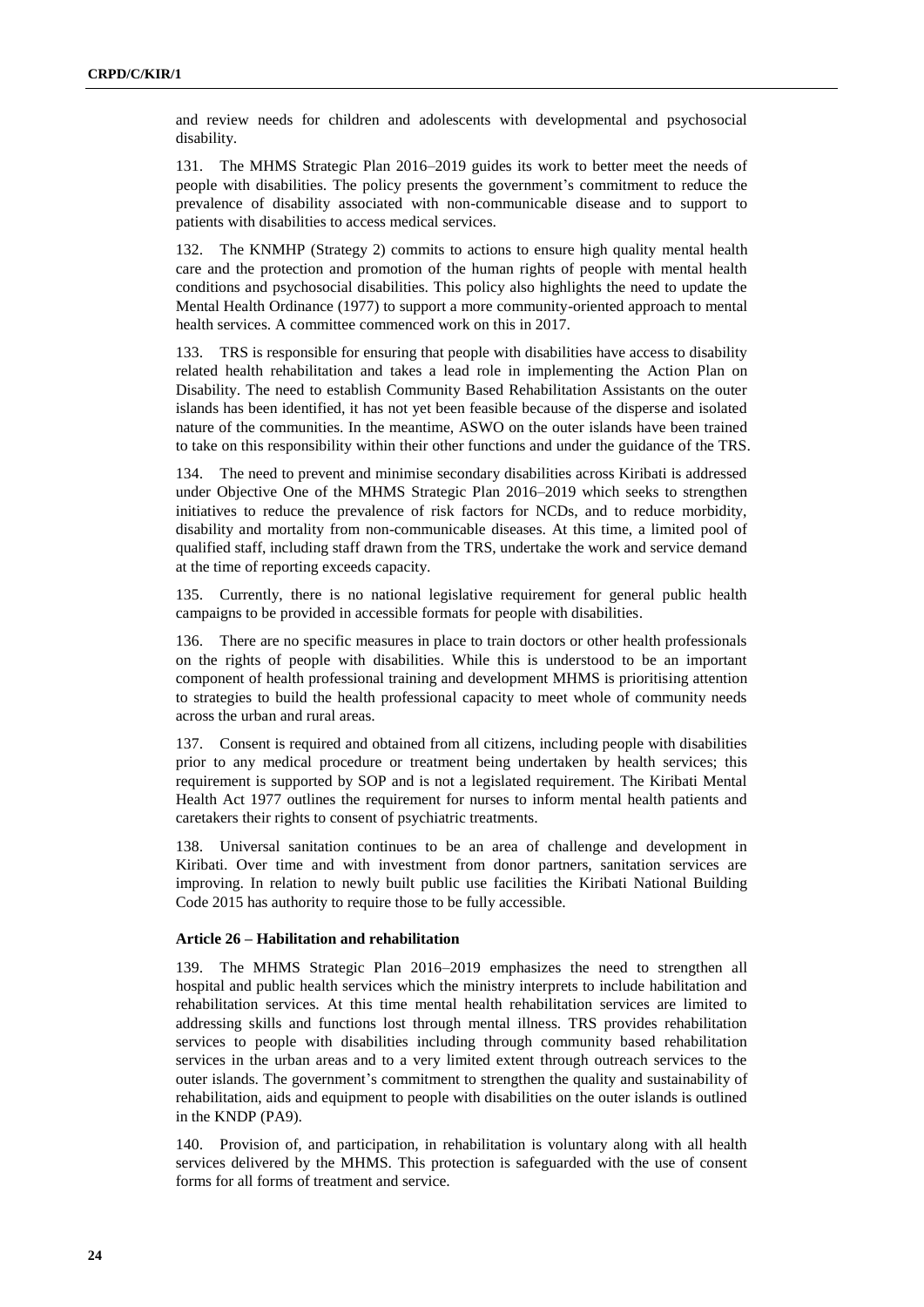141. While the training needs of rehabilitation team members are supported by MHMS they are assessed for priority against all other health related training needs. The KNMHP (Strategy 6) reflects the commitment to ensure the establishment and maintenance of a professional mental health workforce including professional input for mental health support workers. The KNDP (PA9) commits the government to work to strengthen the rehabilitation workforce to include multidisciplinary expertise and to strengthen partnerships between ministries responsible for health (MHMS) and disability services (MWYSSA) to improve responses.

142. The Ministry of Health Strategic Plan 2016–2019 emphasizes the need to strengthen all hospital and public health services. The TRS is responsible for the promotion, procurement and scripting of all assistive devices other than those privately procured. TRS is therefor also responsible for information to, and support in the use of these technologies by people with disabilities. The KNDP (PA9) reflects the government's commitment to improve the measures in place to promote public health messages to people with disabilities including those living on the outer islands. Priority areas for attention include clear public health messages about strategies to prevent the onset of disability and to reduce further impairment.

#### **Article 27 – Work and employment**

143. The GoK acknowledges that people with disabilities have historically been vulnerable to unemployment because of generally limited employment options, employer attitudes, stigma, job descriptions which are discriminatory requiring people to be "physically and mentally fit" regardless of the duties of the job, people with disabilities not being aware of what jobs are available, infrastructure that is not accessible; and people with disabilities not having had opportunities for education or skills training to meet job requirements.

144. In 2015 the Employment and Industrial Relations Code (EIRC) was established to remove the previous permission to enable employers to discriminate on the basis of disability<sup>12</sup>. Section 107, subsection1 and  $2(c)$ : An employer shall not discriminate, directly or indirectly, against any employee or prospective employee in respect of recruitment, training, promotion, terms and conditions of employment, termination of employment, or other matters arising out of the employment relationship, for a prohibited reason or for reasons including a prohibited reason. For the purpose of subsection (1), a prohibited reason shall be a reason that is affected by any of the following attributes of the employee or prospective employee, whether actual or perceived; c) age, state of health, HIV/AIDS status, or disability". The penalty for breaching this legislation is a fine of \$1000.

145. Labour Officers are employed by the Work Relations Unit (WRU), Labour Division, MEHR to address any discrimination and barriers to equal workplace access. Complaints are received and reviewed by the Secretary, MEHR and advice sought from the Office of the Attorney General (OAG) before penalties are issued. The WRU carries out routine labour inspections in both private and state owned enterprises and inspections in response to complaints received. The WRU also ensures organisational compliance with EIRC 2015 to ensure minimum labour conditions are being observed.

146. The Disability Inclusive Policy guides the practice of MEHR and Tertiary and Vocational Education Training (TVET) Institutes, including KIT, Marine Training Centre and Fisheries Training College under the legislation. Raising awareness about the EIRC ordinance to ensure employers and people with disabilities are aware of the law and that it is consistently enforced is an action in the KNDP (PA7) as is the government's commitment to sign the International Labour Organisation (ILO) Convention 159 to promote vocational training and decent work for people with disabilities.

147. There is a significant disparity between the economic engagement of people with disabilities and those without: about 63.5% of the adult population without disability and 33.7% with disability are economically active. As universal employment remains a significant challenge in Kiribati there have been limited targeted programmes and policies

<sup>&</sup>lt;sup>12</sup> Employment and Industrial Relations Code 2015 Clause 107.2.B, and 108.3.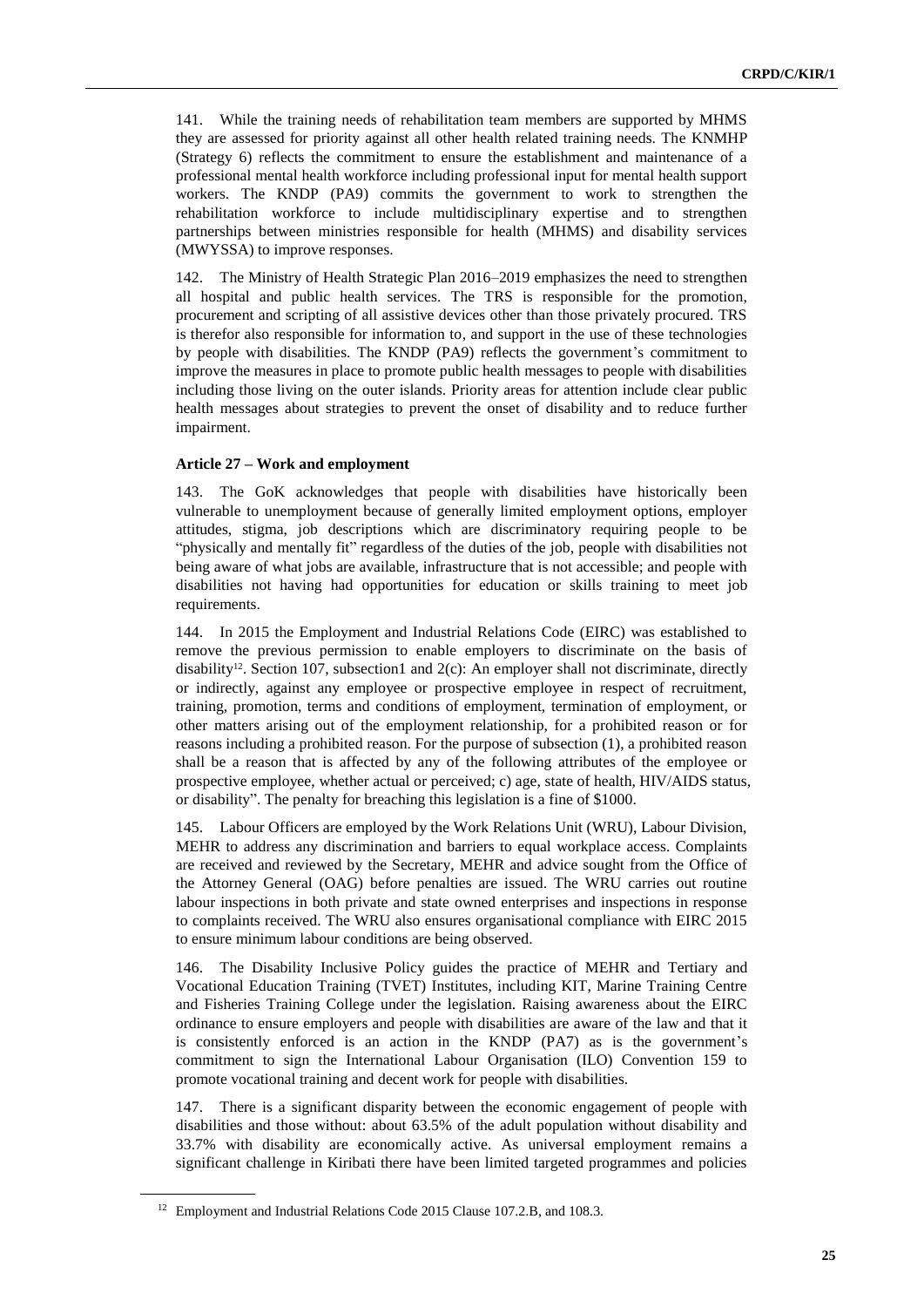to achieve the full and productive employment of people with disabilities. Table 5 (Appendix) presents details of the percentage distribution of the population aged 15 years and above (being 71,698 people) by their activity using 2015 census data. Of those people 23.4% were unemployed, 21.9% were employees, 13.0% were self-employed, 0.2% were employers; and 3.9% were engaged in subsistence work. Only 9.0% of people with disabilities were employees. About 12.8% of employed people with disabilities are selfemployed which means that economically active people with disabilities are more likely to be self-employed. People with disabilities are over represented in the non-economically active population who are not able to work. National 2015 census data confirmed that across disability status females are twice less likely than males to be an employee and more likely to be homemakers.

148. Employment status of head of households by disability status using 2015 census data is shown in Table 7 (Appendix). Unemployed is defined as those who are available for work, are actively seeking for work and are currently not engaged. A total of 950 people with disability were identified to be head of households through the 2015 census. Of those about 30.8% were not economically active, 17.1% were unable to work and 5.6% were unemployed. In contrast, of the 16,822 household heads without disability only 15.4% were not economically active, 2.4% were unable to work and 10.6% were unemployed. The majority of household heads with disability (59%) were not economically active compared to 26% of household heads without disability. Across disability status, self-employed household heads are more common in rural areas compared to urban areas. Table 8 (Appendix) draws on 2015 census data to present the currently engaged economically active population aged 15 years and above by industry and disability status. The highest proportion of people with disabilities were found in the manufacturing industry (22%), followed by agriculture (20%), wholesale and retail industries (13%) and fishing (10%).

149. Measures to facilitate the re-employment of workers, including those with disabilities, who have been made redundant because of privatisation, downsizing and economic restructuring in public and private organisations were outlined under Human Resource Development and Poverty Reduction in the Kiribati Development Plan 2012– 2015. Career counselling services are provided by the TVET unit which gives guidance on career pathways and long and short-term re-employment options. While the program is, in principle, available to workers with disabilities to date they have not accessed the program. To address the potential barriers, the KNDP (PA7) requires the Career Counselling Program to be reviewed to ensure all elements of the program are accessible to people with disabilities.

150. In July 2017 a Government Loans Scheme for disadvantaged young people provided selected applicants with financial support to establish small businesses and encourage entrepreneurism. Applicants with disabilities received weighted priority however none were identified as applying.

151. All workers in Kiribati, including those with disability, are protected against sexual harassment in the work place under Section 112 of the Employment and Industrial Relations Code (2015).

152. The MEHR Disability Inclusive Policy 2015–2020 requires employers and educational institutions to provide employment and vocational training services which are accessible to people with disabilities. Individual examples are beginning to be reported; for example, the paid employment of a KSCCSN student who is blind by the ANZ Bank in 2018.

153. At this stage of CRPD implementation, no resources have been invested in affirmative action to promote the employment of women with disabilities over men with disabilities or over other women. In 2018 an affirmative action project is planned in the form of an employment quota across government ministries to increase the employment of both men and women with disabilities.

154. There has been no research, other than against gender classification, into which groups or populations of people with disabilities may be most vulnerable to being excluded from the labour market.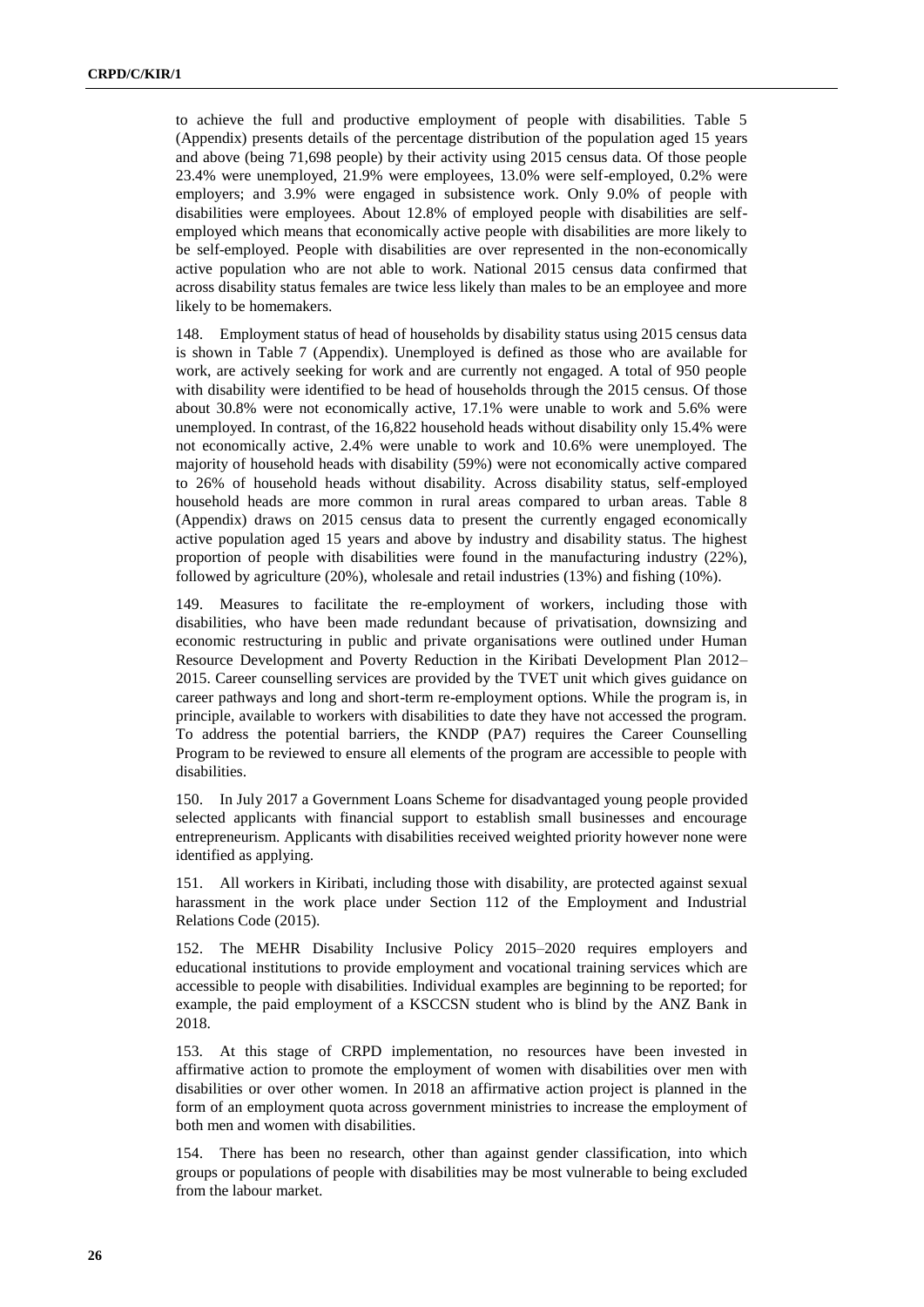155. In Kiribati, trade unions are registered by the WRU in MEHR. While workers with disabilities are in principle able to join unions alongside their co-workers, there has not been any promotional work to ensure that workers with disabilities are aware of, and accessing, unions.

156. While the Occupation, Health and Safety Act and the EIRC (107 Prohibition of Discrimination) should provide protection against dismissal for workers who have acquired a work place injury, it is understood that measures to enforce the legislation are still required to protect workers as intended.

157. The informal economy remains a vital feature of community life and social protection. Traditional crafts as a means of revenue such as fishing are generally accessible to people with diverse needs related to disability.

158. The government has committed to introduce measures to assist students with disabilities to have equal access to limited general labour market. For example, the KNDP (PA7) cites the need for work experience placements to be provided before graduation, for students with disabilities. The need for students with disabilities to have access to bridging courses to enable them to access vocational programs available to their non-disabled peers is also cited in the policy.

159. It is too early in the development and rollout of ICT infrastructure in Kiribati to ensure new forms of ICT are used to develop new employment opportunities for people with disabilities.

#### **Article 28 – Adequate standard of living and social protection**

160. The KNDP (PA8) acknowledges the vulnerability of people with disability to extreme deprivation and the further risk this places them in their family environment as they are frequently unable to contribute to their family's resource base. In its 2016 election statement the government committed to incrementally and sustainably develop social protection and poverty alleviation strategies for people with disabilities who are without cash income.

161. The GoK introduced a Senior Citizens Fund Scheme in 2014 for all citizens including those with disability aged over 65 years and a Child Support Scheme for children less than six years with disabilities is being finalised as of drafting (February 2018). In addition to free education to form six for all a School Fee Support Scheme managed by MWYSSA assists children whose parents are deceased, are sole parents or have a disability to attend form seven. In 2016 the government made an election commitment to introduce a social protection payment for people who are not able to gain employment because of the impact of their disability. Work to progress this is referenced in the KNDP (PA8) and is anticipated to commence in 2018.

162. Strategies to promote opportunities for people with disabilities to enter into paid employment or establish income-generating activities are also being introduced; for example, an Employment Quota (KNDP PA7) scheduled from 2018 and the 2017 Loan Scheme for Young People and Young Couples.

#### **Article 29 – Participation in political and public life**

163. The KNDP (PA1) outlines the government's commitment to incrementally reform Kiribati legislative structures to comply with the principles and articles of the CRPD. This includes the expectation that new disability legislation will be developed by 2021 to interalia protect and promote the right of people with disabilities to engage in all aspects of Kiribati political and public life.

164. There has been no analysis to date to determine the extent to which adults with disabilities are participating in public and civic life; including to exercise their voting rights.

165. The GoK provides in-kind support to TTM as the peak body representing people with disabilities in Kiribati. The assistance is provided by the DIU in the responsible ministry (MWYSSA) and in 2017/18 Junior Secondary School technical assistance provided through the Australian Government AVI program. The GoK commitment to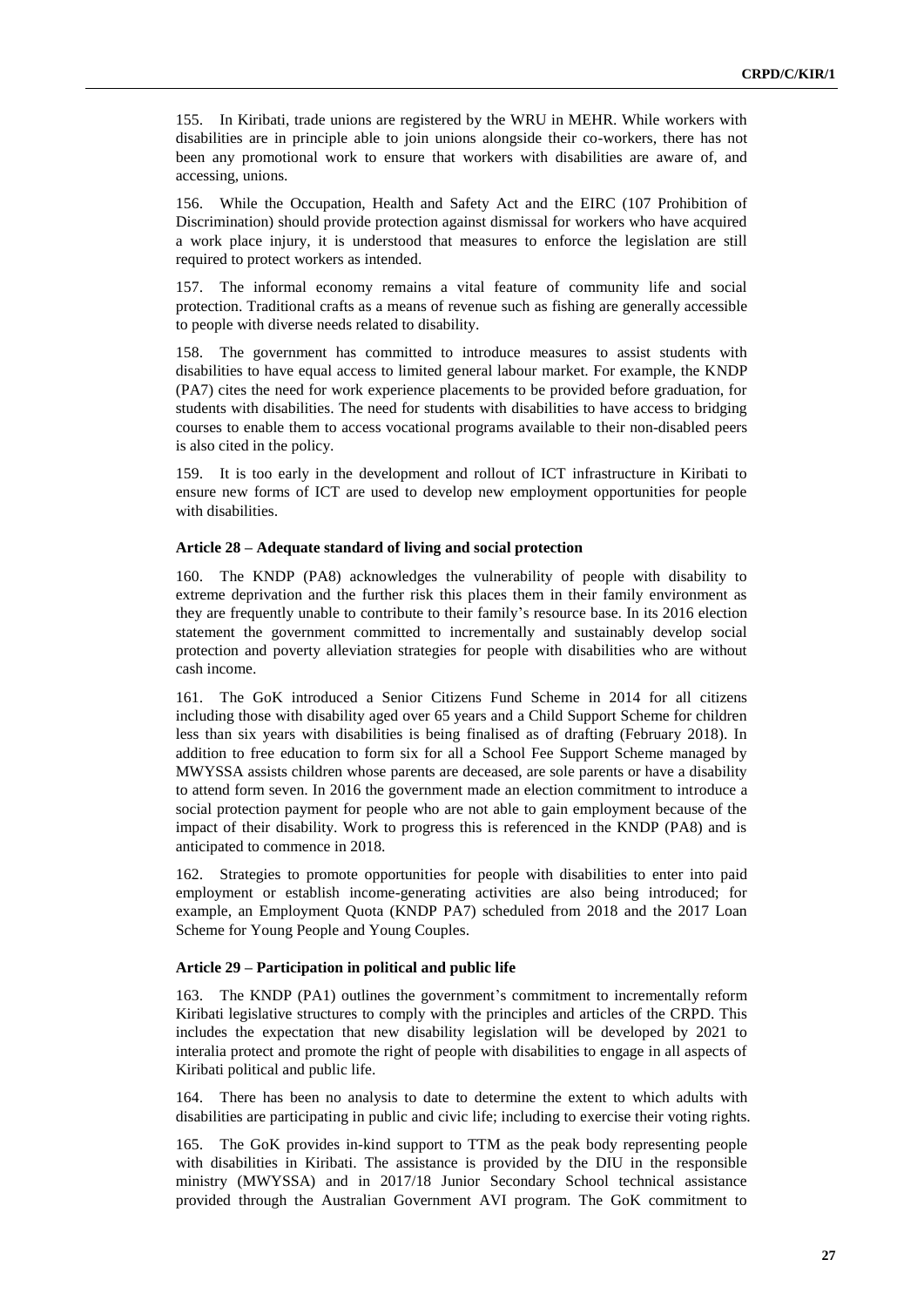continue work to strengthen and support the TTM is reflected in the KNDP (PA2). The TTM Strategic Plan 2016–2020 outlines its vision that people with disability in Kiribati live in a barrier free environment and are socially, economically and financially secured.

166. In 2018 TTM's main sources of income and support were from donors including DFAT, PDF which funds office costs and operations including wages for an office manager and office clerk, the Disability Rights Fund (DRF), the Development Bank Fund and Australian Pacific Islands Disability Support. Local fundraising such as the 'speed hump collection' at the Betio Causeway tollbooth, drama and dance performances add to its income.

#### **Article 30 – Participation in cultural life, recreation, leisure and sport**

167. Children with a disability are supported to develop skills in alternative techniques for reading, writing, listening and speaking to address disability-related communication barriers and improve their participation in school. Students from KSCCSN are generally included in major cultural and sporting events held in South Tarawa, for example the opening Independence Day Celebrations and the Queen's Batten procession for 2018 Commonwealth Games.

168. Singing and dancing are major features of Kiribati life and culture and great communication vehicles. TTM uses public performance opportunities to continue to develop member talents. It effectively uses public performance to raise awareness about the contribution people with disabilities can make to Kiribati cultural life and about issues impacting on people with disabilities. For example, TTM has been supported in the development of a dramatic performance DVD on CRPD article 24 to raise awareness about the right to an education and the learning potential of people with a disability. Celebratory activities have been held on the International Day of Persons with Disabilities (I-Day).

169. In 2017 activities focused on spreading the word about the rights of citizens with disabilities and MWYSSA was supported by MHMS and MoE along with TTM. Promotion activities included a five-day island wide segment on an interactive radio program, sponsorship of community lead inclusive events on the 22 outer islands, promotion to local church groups, newspaper article about the purpose of I-Day and a roadshow in three villages by TTM. A public event was held also at which the MoE launched its teacher's guide to inclusive education practice.

170. The Special Olympics and Paralympics Committees are active in Kiribati supporting the increased participation of elite level athletes with disabilities in international competition.

171. Kiribati Table Tennis Association (KTTA) is working across South Tarawa promoting health, inclusion and playing skills of people with disabilities through table tennis. The approach taken by KTTA supports the social engagement of people with and without disabilities. Weekly table tennis programs are held at TTM, Te Meeria and KSCCSN and inclusive table tennis competitions have been held at various community events including during the 2017 I-Day celebrations.

172. The GoK has committed to ratify the Marrakesh Treaty to ensure people with disabilities can access cultural material at no addition cost (KNDP PA1).

173. KDA support to use of one Kiri-Sign to enable people who are deaf to communicate with each other and build the deaf culture and community.

174. Since the 1990s a low number of people with disabilities have participated and been highly celebrated in elite level field, track and weight lifting events. The Kiribati Athletics Association is active in providing opportunities to include people with disabilities in their programs. The Kiribati Community Club organises sport, fundraises and provides a volunteer service in the community. Eight clubs were established across Kiribati between 2008–2013. KNDP (PA11) cites the need to coordinate the activities of ministries with the Kiribati National Olympic Committee (KNOC) and to support the inclusion of people with disabilities in all forms of community based recreation and leisure and sport at all levels including the elite level. This includes requiring work to audit sporting facilities by 2021 to subsequently improve accessibility.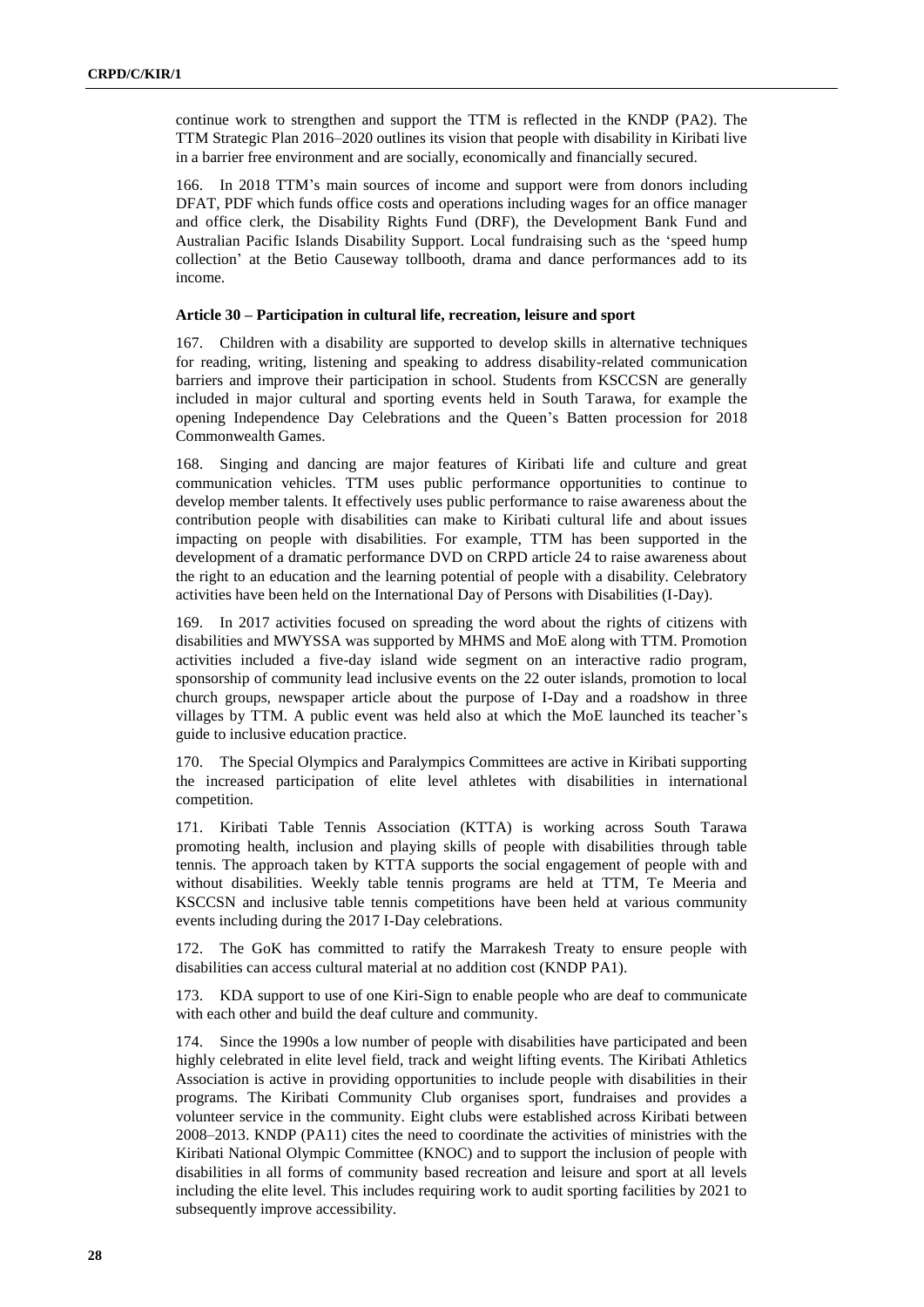175. The Kiribati National Council of Churches (KNCC) reports <sup>13</sup> that people with disabilities are active in the church and that approximately 70% of families take their family member with disabilities or they come by themselves. Church staff visit elderly people and people with disabilities who cannot attend church. Anecdotally it is reported that physical, information and communication inaccessibility and attitudes of families, including shame and embarrassment, are limiting people with disability from fully participating in community activities including church<sup>14</sup>. The church is uniquely placed to support families to develop more positive attitudes about disability and to encourage them to ensure family members attend school, and acquire skills to gain employment and be active in their community. The KNDP cites action to include churches in work to increase the genuine and meaningful inclusion of people with disabilities in all aspects of community life (PA11).

176. Culture is embedded in the daily life of Kiribati, and drama and storytelling are strong traditions. The Constitution requires citizens to cherish and uphold the customs and traditions of Kiribati. TTM effectively use drama and dance to change attitudes about people with disabilities and advocate for their rights to be recognised in line with the CRPD15. The Kiribati National Culture Policy draws on people with disabilities to build the traditional knowledge available about the customs and heritage of I-Kiribati. In so doing the government acknowledges, values, preserves, protects and promotes their ownership and copyright on all information. The policy is working to display cultural and historical information and artefacts and provide cultural materials on books and multimedia. However the South Tarawa based national cultural centre is not accessible with no communication equipment, such as Braille or hearing loops installed, no accessible washroom facilities and no wheelchair accessible ramps.<sup>16</sup>

## **V. Specific situation of boys, girls and women with disabilities**

#### **Article 6 – Women with disabilities**

177. The national Policy for Gender Equality and Women's Development policy 2017– 2020 recognises that men and women with disabilities are particularly vulnerable to unequal access to opportunities and human rights. In this policy gender equality is understood to mean that women and men have equal rights, responsibilities and opportunities. Gender equality means the interest, needs and priorities of both men and women, and the diversity of the populations within those groups (e.g. old, young, ablebodied and people with disabilities) are taken into consideration.

178. Women and girls, particularly those with disabilities, face challenges within the Kiribati community as they are commonly treated as subservient to men. Acknowledging the need to address this situation the government committed to action under the CRPD, CEDAW and CRC.

#### **Article 7 – Children with disabilities**

179. The principles underpinning how the GoK makes decisions to ensure the best interests of children with disabilities are protected and that they have full enjoyment of human rights and fundamental freedoms are reflected in the CRPD, CRC and CEDAW.

180. Culturally and historically the voices of boys and girls with disabilities are not heard loudly in the community. Decisions are commonly made on their behalf by their parents, family or caretakers in what is seen as being in their best interests.

<sup>&</sup>lt;sup>13</sup> Disability Policy Consultation meeting, 13 December 2013.

<sup>14</sup> Personal stories shared during Disability Policy Consultation Workshop, 16–18 December 2013.

<sup>&</sup>lt;sup>15</sup> Personal reflections of those consulted during Disability Policy Consultations, 9–18 December 2013.

<sup>&</sup>lt;sup>16</sup> Presentation by the Cultural Officer, MWYSSA, during Disability Policy Consultation Workshop, 16 August 2013.